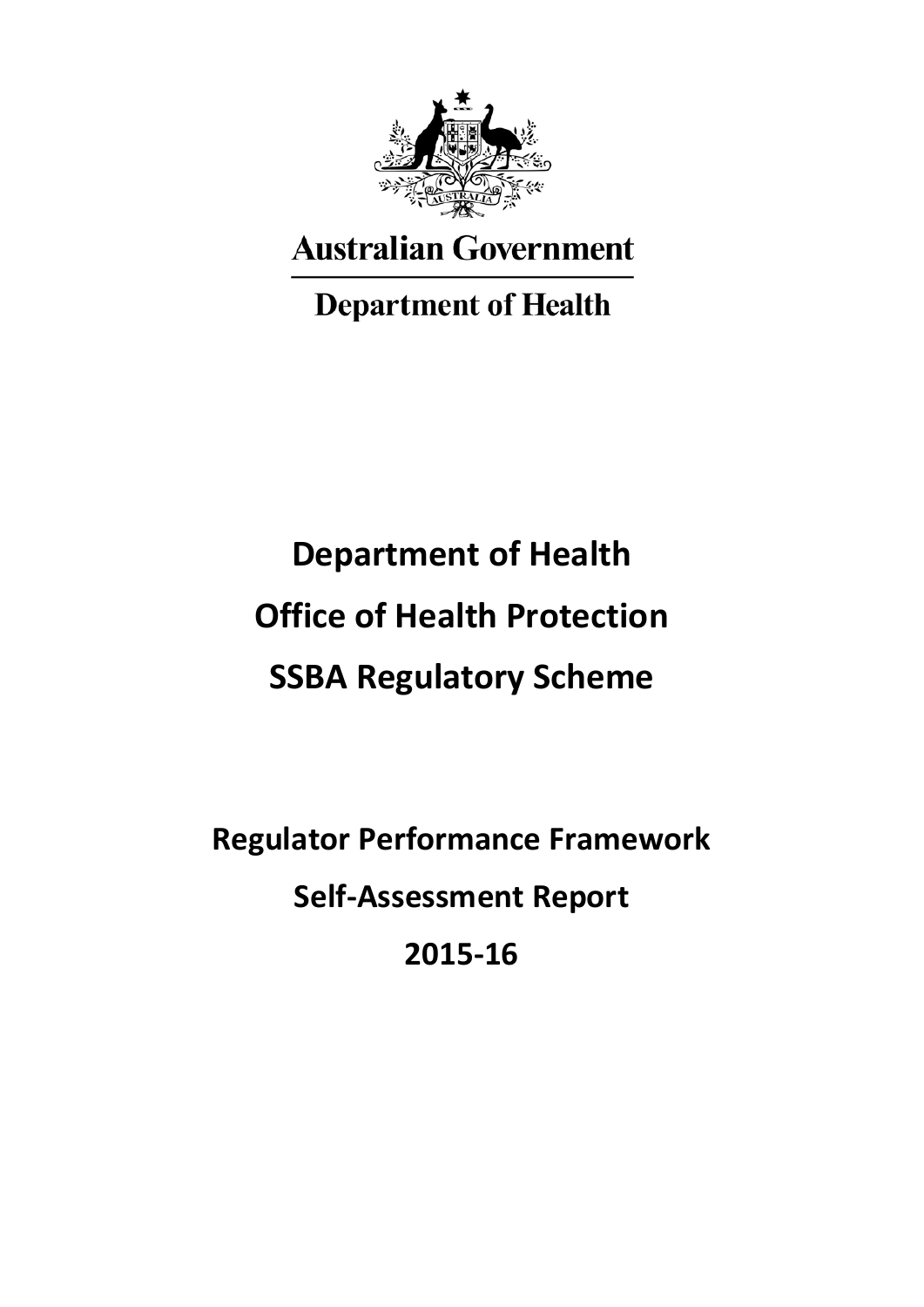| 1.              |                                                                                       |
|-----------------|---------------------------------------------------------------------------------------|
| 1.1             |                                                                                       |
| 1.2             |                                                                                       |
| 1.3             |                                                                                       |
| $\overline{2}$  |                                                                                       |
| 2.1<br>entities | KPI 1 - Regulators do not unnecessarily impede the efficient operation of regulated   |
| 2.1.1           |                                                                                       |
| 2.1.2           |                                                                                       |
| 2.1.3           |                                                                                       |
| 2.1.4           |                                                                                       |
| 2.1.5           |                                                                                       |
| 2.1.6           |                                                                                       |
| 2.2             | KPI 2 - Communication with regulated entities is clear, targeted and effective 9      |
| 2.2.1           |                                                                                       |
| 2.2.2           |                                                                                       |
| 2.2.3           |                                                                                       |
| 2.2.4           |                                                                                       |
| 2.2.5           |                                                                                       |
| 2.2.6           |                                                                                       |
| 2.3             | KPI 3 - Actions undertaken by regulators are proportionate to the regulatory risk     |
|                 |                                                                                       |
|                 |                                                                                       |
| 2.3.2           |                                                                                       |
| 2.3.3           |                                                                                       |
| 2.3.4           |                                                                                       |
| 2.3.5           |                                                                                       |
| 2.3.6           |                                                                                       |
| 2.4             | KPI 4 - Compliance and monitoring approaches are streamlined and co-ordinated 17      |
| 2.4.1           |                                                                                       |
| 2.4.2           |                                                                                       |
| 2.4.3           |                                                                                       |
| 2.4.4           |                                                                                       |
| 2.4.5           |                                                                                       |
| 2.4.6           |                                                                                       |
| 2.5             | KPI 5 - Regulators are open and transparent in their dealings with regulated entities |
|                 |                                                                                       |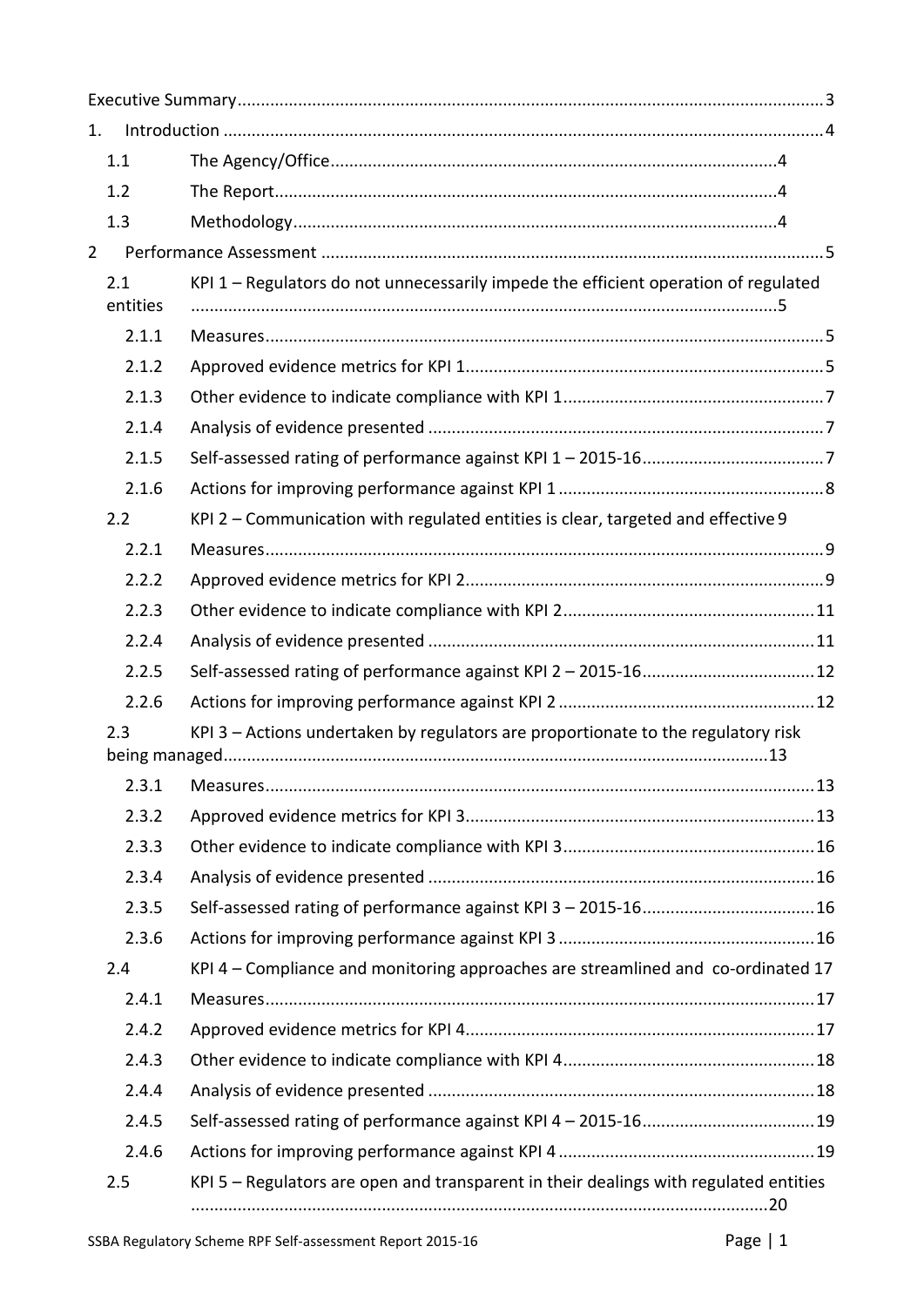| 2.5.1 |                                                                                    |  |
|-------|------------------------------------------------------------------------------------|--|
| 2.5.2 |                                                                                    |  |
| 2.5.3 |                                                                                    |  |
| 2.5.4 |                                                                                    |  |
| 2.5.5 |                                                                                    |  |
| 2.5.6 |                                                                                    |  |
| 2.6   | KPI 6 – Regulators actively contribute to the continuous improvement of regulatory |  |
| 2.6.1 |                                                                                    |  |
| 2.6.2 |                                                                                    |  |
| 2.6.3 |                                                                                    |  |
| 2.6.4 |                                                                                    |  |
| 2.6.5 |                                                                                    |  |
| 2.6.6 |                                                                                    |  |
| 3     |                                                                                    |  |
| 3.1   |                                                                                    |  |
| 3.2   | Self-assessed rating of performance against all KPIs - 2015-16 26                  |  |
| 4     |                                                                                    |  |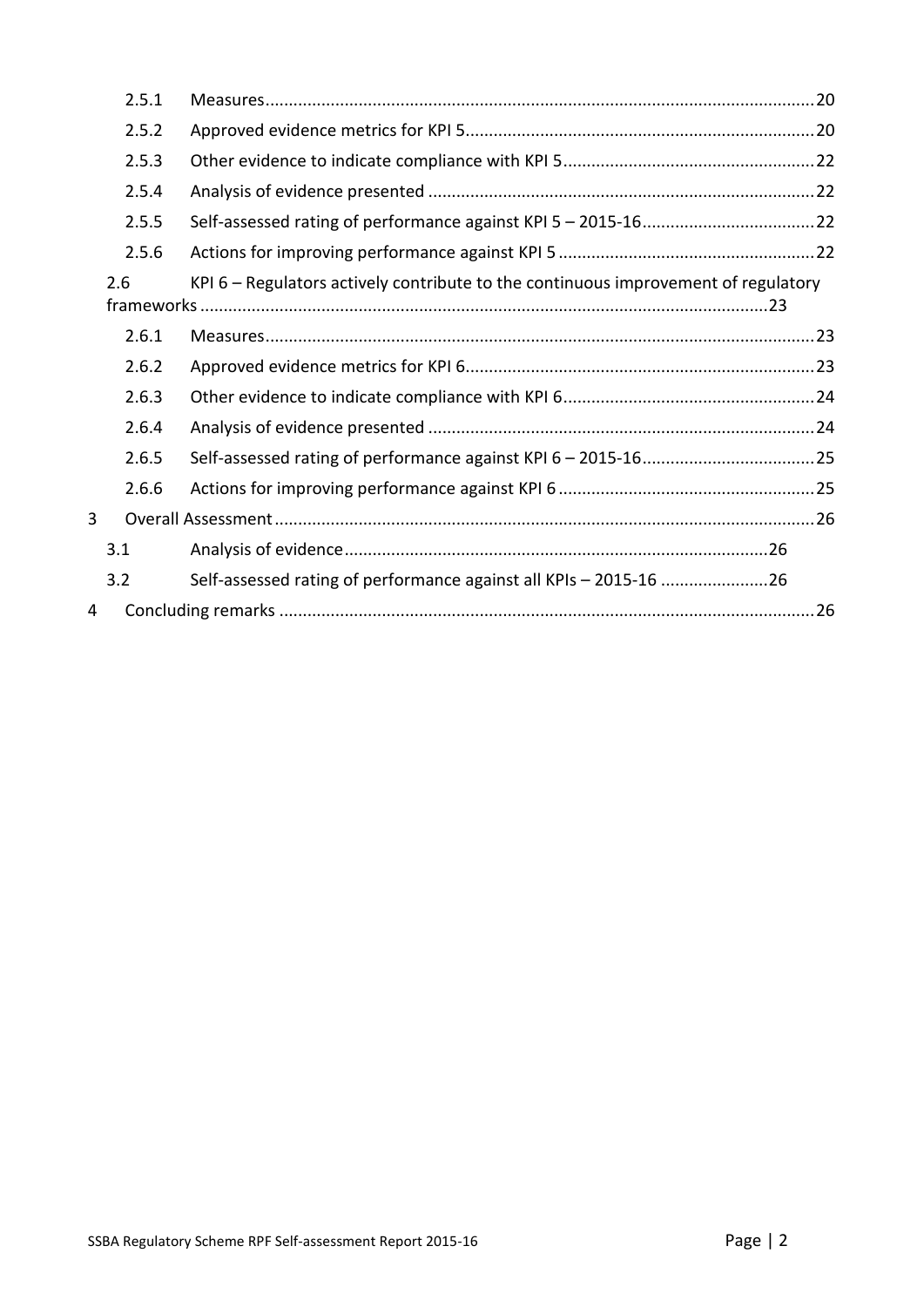## <span id="page-3-0"></span>**Executive Summary**

Under the Australian Government Regulator Performance Framework (RPF) the Department of Health is responsible for ensuring that regulators within its portfolio, who meet defined criteria, complete an annual externally validated self-assessment report. The report presented here considers the self-assessment of the Security Sensitive Biological Agents (SSBA) Regulatory Scheme, which is administered by the Office of Health Protection within the Department of Health. This report provides some background on the SSBA Regulatory Scheme, describes the intention of the annual self-assessment process, and presents the results for 2015-16. Six Key Performance Indicators (KPIs) are described under the RPF, that affected regulators across Government must address:

- KPI 1 Regulators do not unnecessarily impede the efficient operation of regulated entities;
- KPI 2 Communication with regulated entities is clear, targeted and effective;
- KPI 3 Actions undertaken by regulators are proportionate to the regulatory risk being managed;
- KPI 4 Compliance and monitoring approaches are streamlined and co-ordinated;
- KPI 5 Regulators are open and transparent in their dealings with regulated entities; and
- KPI 6 Regulators actively contribute to the continuous improvement of regulatory frameworks.

A number of measures and evidence metrics were formulated, pre-agreed and published on the Health website in July 2015 to describe how the SSBA Regulatory Scheme would meet each of the six KPIs. The methodology used for evidence collection is described and comments against each of these metrics are provided to demonstrate how the SSBA Regulatory Scheme worked to achieve a high level of regulator performance. Further discussion is also provided to indicate:

- any other evidence of compliance with each KPI;
- an analysis of the evidence presented;
- a description of any suggested actions for improving performance against each KPI; and
- a self-assessed performance rating against each KPI.

Overall, the SSBA Regulatory Scheme considered that a high level of performance was achieved and an overall rating of 'very good' was determined. This rating was strongly supported by the Public Health Laboratory Network (PHLN) Executive Group that was appointed as the external stakeholder validation mechanism by the Minister for Health.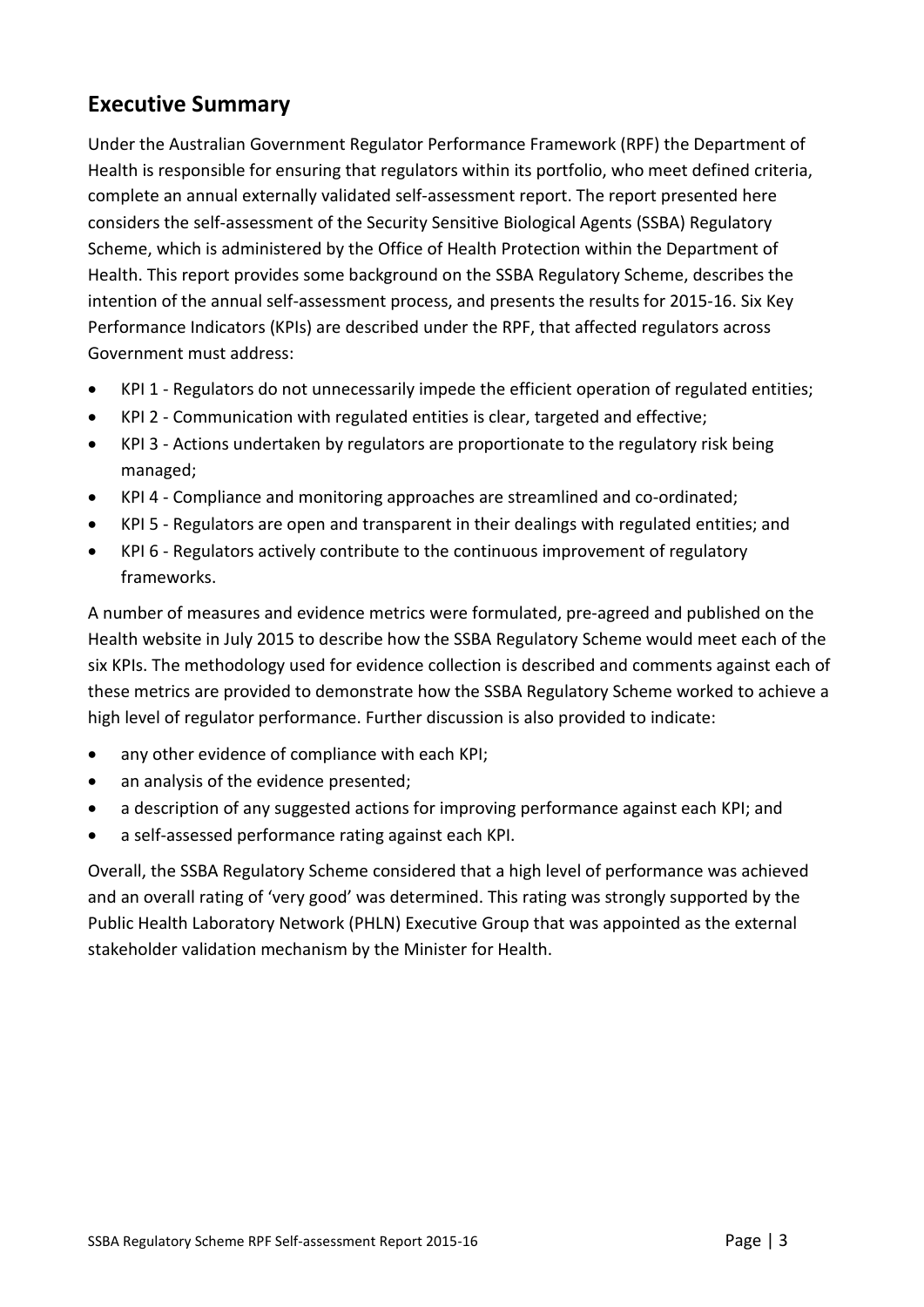## <span id="page-4-0"></span>**1. Introduction**

## <span id="page-4-1"></span>**1.1 The Agency/Office**

The Australian Government Department of Health has responsibility for administration of the SSBA Regulatory Scheme. This is undertaken within the Health Emergency Management Branch (HEMB) of the Office of Health Protection. The aim of the scheme is to limit opportunities for acts of bioterrorism or biocrime to occur using harmful biological agents and to provide a legislative framework for managing the security of SSBAs. Part 3 of the *National Health Security Act 2007* (NHS Act) establishes the regulatory scheme for entities and facilities that handle suspected or known SSBAs. The *National Health Security Regulations 2008* (NHS Regulations) support the NHS Act by providing operational detail about the SSBA Regulatory Scheme. Compliance obligations are described within the SSBA Standards and a monitoring and compliance program is run in cooperation with inspectors from the Office of the Gene Technology Regulator (OGTR).

The scheme was developed using risk management principles to achieve a balance between counter-terrorism concerns and the interests of the regulated community and aims to maintain full access to SSBAs for those with a legitimate need. The SSBA Regulatory Scheme also builds on Australia's obligations under the Biological and Toxins Weapons Convention and UN Security Council Resolution 1540.

## <span id="page-4-2"></span>**1.2 The Report**

The Australian Government is committed to reducing the cost of unnecessary or inefficient regulation imposed on business, community organisations and individuals. The RPF commenced on 1 July 2015 to establish a common set of performance measures that allows for the comprehensive assessment of regulator performance and their engagement with stakeholders. The way regulators administer regulations can have a major effect on the burden imposed, and therefore the framework aims to encourage regulators to undertake their functions with the minimum impact necessary to achieve regulatory objectives. Under the RPF, regulators are required to undertake an annual, externally validated self-assessment against a common set of performance measures and pre-agreed evidence metrics. This report includes a table under each KPI to describe each of the approved evidence metrics, approved potential sources of evidence as well as comments to demonstrate these were addressed over 2015-16, the first year for which the SSBA Regulatory Scheme must undertake a self-assessment which is externally validated and reported.

## <span id="page-4-3"></span>**1.3 Methodology**

To inform this self-assessment report the SSBA Regulatory Scheme policy team gathered information from all supporting platforms of the scheme, including the National Register of SSBAs (security classified), dedicated communication mechanisms, such as email inbox, annual inspection plan, relevant meeting outcomes and knowledge from within the administration team. This information was reviewed and included in the report where appropriate, to provide the evidence upon which the pre-agreed metrics were met. The OGTR and internal OHP Executive were also consulted on the information provided in this report. Following review the report was then submitted to the PHLN Executive Group for external validation.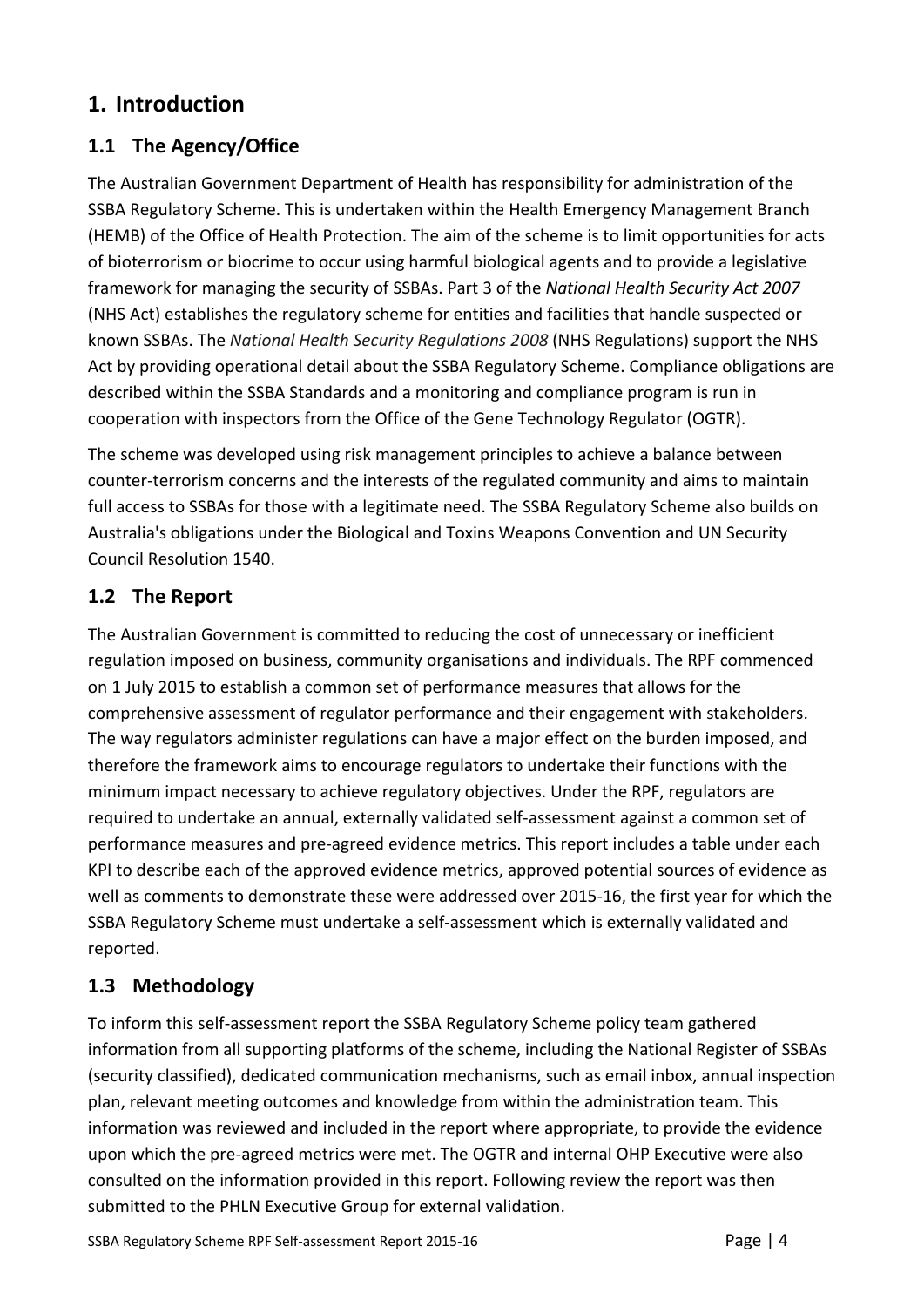## <span id="page-5-0"></span>**2 Performance Assessment**

## <span id="page-5-1"></span>**2.1 KPI 1 – Regulators do not unnecessarily impede the efficient operation of regulated entities**

Over 2015-16, the SSBA Regulatory Scheme continued to provide mechanisms to assist the regulated community to meet their legislative requirements efficiently, for example, through maintaining an online training facility, an online data collection system and through the alignment, of monitoring inspections with that of the OGTR. The SSBA Regulatory Scheme also continued to engage with, and provide timely and consistent advice to affected stakeholders to ensure the efficient operation of their facilities through a variety of mechanisms.

#### <span id="page-5-2"></span>**2.1.1 Measures**

- 1. Reporting
	- Reporting burden kept to a minimum; and
	- Reporting requirements appropriately reflect level of risk.
- 2. Inspections
	- Burden of inspections kept to a minimum; and
	- Unintended impacts on the regulated community avoided.
- 3. Administration
	- Burden of administrative processes kept to a minimum; and
	- Administrative processing completed in a timely manner.
- 4. Feedback
	- Stakeholder issues addressed in a timely manner;
	- Advice to stakeholders of compliance issues is timely and specific; and
	- Best practice supported.

#### <span id="page-5-3"></span>**2.1.2 Approved evidence metrics for KPI 1**

| <b>Indicator</b><br>(Approved evidence metrics)                                                                                                                                                                                                                                                                                                                                                                           | <b>Evidence</b><br>(Approved potential evidence<br>source)                                                                                                                                                                                                                                                                                                             | Comment<br>(2015-16 evidence)                                                                                                                                                                                                                                                                                                                      |
|---------------------------------------------------------------------------------------------------------------------------------------------------------------------------------------------------------------------------------------------------------------------------------------------------------------------------------------------------------------------------------------------------------------------------|------------------------------------------------------------------------------------------------------------------------------------------------------------------------------------------------------------------------------------------------------------------------------------------------------------------------------------------------------------------------|----------------------------------------------------------------------------------------------------------------------------------------------------------------------------------------------------------------------------------------------------------------------------------------------------------------------------------------------------|
| 1. Reporting<br>Annual review of<br>reporting requirements;<br>Availability of online data<br>$\overline{\phantom{a}}$<br>collection system; and<br>Annual discussion with<br><b>Public Health Laboratory</b><br><b>Network</b><br>(PHLN)/Australian<br>(counter) Bioterrorism<br>Laboratory Network<br>(ABLN) to maintain<br>awareness of the<br>regulated community<br>operational environment<br>(to inform judgements | Informal review of<br>reporting requirements<br>was undertaken;<br>Website was available<br>24/7. No outages were<br>reported;<br>Number of meetings held<br>with PHLN/ABLN where<br>relevant agenda items<br>are discussed (minutes of<br>teleconferences, face to<br>face meetings with<br>PHLN/ABLN are taken but<br>are likely to be classified<br>and will not be | Within the reporting period:<br>Reporting requirements<br>were considered and<br>adjusted where<br>necessary i.e. following<br>amendment to the List<br>of SSBAs;<br>The online data<br>collection system (for<br>the electronic<br>submission of reports)<br>was available 24/7 and<br>no outages were<br>reported; and<br>Reporting requirements |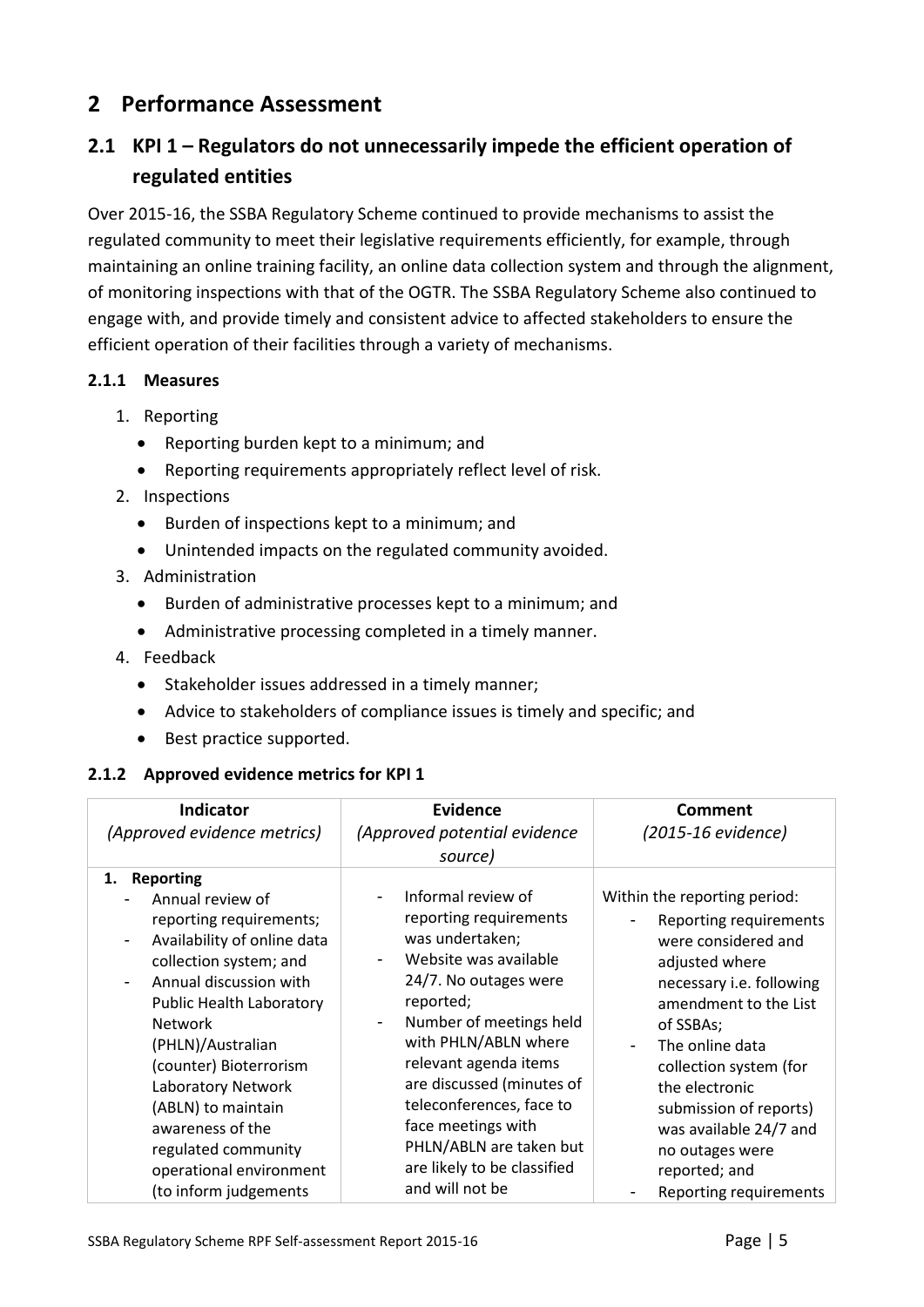| Indicator                                                                                                                                                                                                                                                                                                                                                                                                                                                                            | <b>Evidence</b>                                                                                                                                                                                                                                             | <b>Comment</b>                                                                                                                                                                                                                                                                                                                                                                                                                                  |
|--------------------------------------------------------------------------------------------------------------------------------------------------------------------------------------------------------------------------------------------------------------------------------------------------------------------------------------------------------------------------------------------------------------------------------------------------------------------------------------|-------------------------------------------------------------------------------------------------------------------------------------------------------------------------------------------------------------------------------------------------------------|-------------------------------------------------------------------------------------------------------------------------------------------------------------------------------------------------------------------------------------------------------------------------------------------------------------------------------------------------------------------------------------------------------------------------------------------------|
| (Approved evidence metrics)                                                                                                                                                                                                                                                                                                                                                                                                                                                          | (Approved potential evidence                                                                                                                                                                                                                                | (2015-16 evidence)                                                                                                                                                                                                                                                                                                                                                                                                                              |
|                                                                                                                                                                                                                                                                                                                                                                                                                                                                                      | source)                                                                                                                                                                                                                                                     |                                                                                                                                                                                                                                                                                                                                                                                                                                                 |
| about the appropriate<br>levels of risk<br>management).                                                                                                                                                                                                                                                                                                                                                                                                                              | published); and<br>Regulated community<br>feedback.                                                                                                                                                                                                         | in relation to the review<br>of the List of SSBAs<br>were discussed twice<br>with PHLN and once<br>with ABLN.                                                                                                                                                                                                                                                                                                                                   |
| 2. Inspections                                                                                                                                                                                                                                                                                                                                                                                                                                                                       |                                                                                                                                                                                                                                                             |                                                                                                                                                                                                                                                                                                                                                                                                                                                 |
| Annual review of<br>inspection requirements;<br>Review inspection<br>-<br>schedule at every<br>compliance committee<br>meeting;<br>Four discussions per year<br>-<br>with Office of the Gene<br><b>Technology Regulator</b><br>(OGTR) and/or Dept. of<br>Agriculture to monitor for<br>unintended impacts on<br>the regulated<br>community;<br>Review of feedback<br>received from Entities<br>following inspection; and<br>No charges associated<br>with compliance<br>inspections. | Annual inspection plan<br>developed (due<br>consideration given to<br>concurrent OGTR<br>schedule);<br>Informal review of<br>$\overline{\phantom{a}}$<br>inspection requirements;<br>Number of Compliance<br>Committee meetings; and<br>An issues register. | Within the reporting period:<br>A 2015-16 inspection<br>schedule was<br>developed to align with<br>the inspection priorities<br>of OGTR;<br>The 2015-16 inspection<br>plan was reviewed at<br>each of the 11 SSBA<br><b>Compliance Committee</b><br>meetings;<br>Inspections continued<br>to be undertaken free<br>of charge; and<br>A list of action items<br>following each SSBA<br><b>Compliance Committee</b><br>meeting was<br>maintained. |
| 3. Administration<br>Availability of online data<br>collection system; and<br>Routine administrative<br>requests processed<br>within two business days.                                                                                                                                                                                                                                                                                                                              | Website availability;<br>Fact Sheets;<br>Standards; and<br>Record of admin requests<br>that take longer than two<br>business days to respond<br>to.                                                                                                         | Within the reporting<br>period:<br>The online data<br>collection system was<br>available 24/7; and<br>All admin requests were<br>$\overline{\phantom{a}}$<br>actioned within two<br>business days of<br>receipt.                                                                                                                                                                                                                                |
| <b>Feedback</b><br>4.                                                                                                                                                                                                                                                                                                                                                                                                                                                                |                                                                                                                                                                                                                                                             |                                                                                                                                                                                                                                                                                                                                                                                                                                                 |
| Number and types of<br>opportunities/vehicles<br>available to discuss and<br>address emerging issues;<br>Feedback sought from<br>stakeholders at each<br>inspection on burden of<br>regulatory requirements;<br>Opportunity for<br>stakeholders to provide<br>feedback on website;<br>Comment encouraging                                                                                                                                                                            | Number of Compliance<br>Committee meetings; and<br>Feedback received on<br>website, forms, email<br>inbox and telephone line.                                                                                                                               | Within the reporting period:<br>- 11 SSBA Compliance<br>Committee meetings were<br>held;<br>- Feedback received via the<br>email inbox, telephone or via<br>paper-based correspondence<br>was responded to within two<br>business days; and<br>- Advice to stakeholders with<br>regard to compliance issues                                                                                                                                     |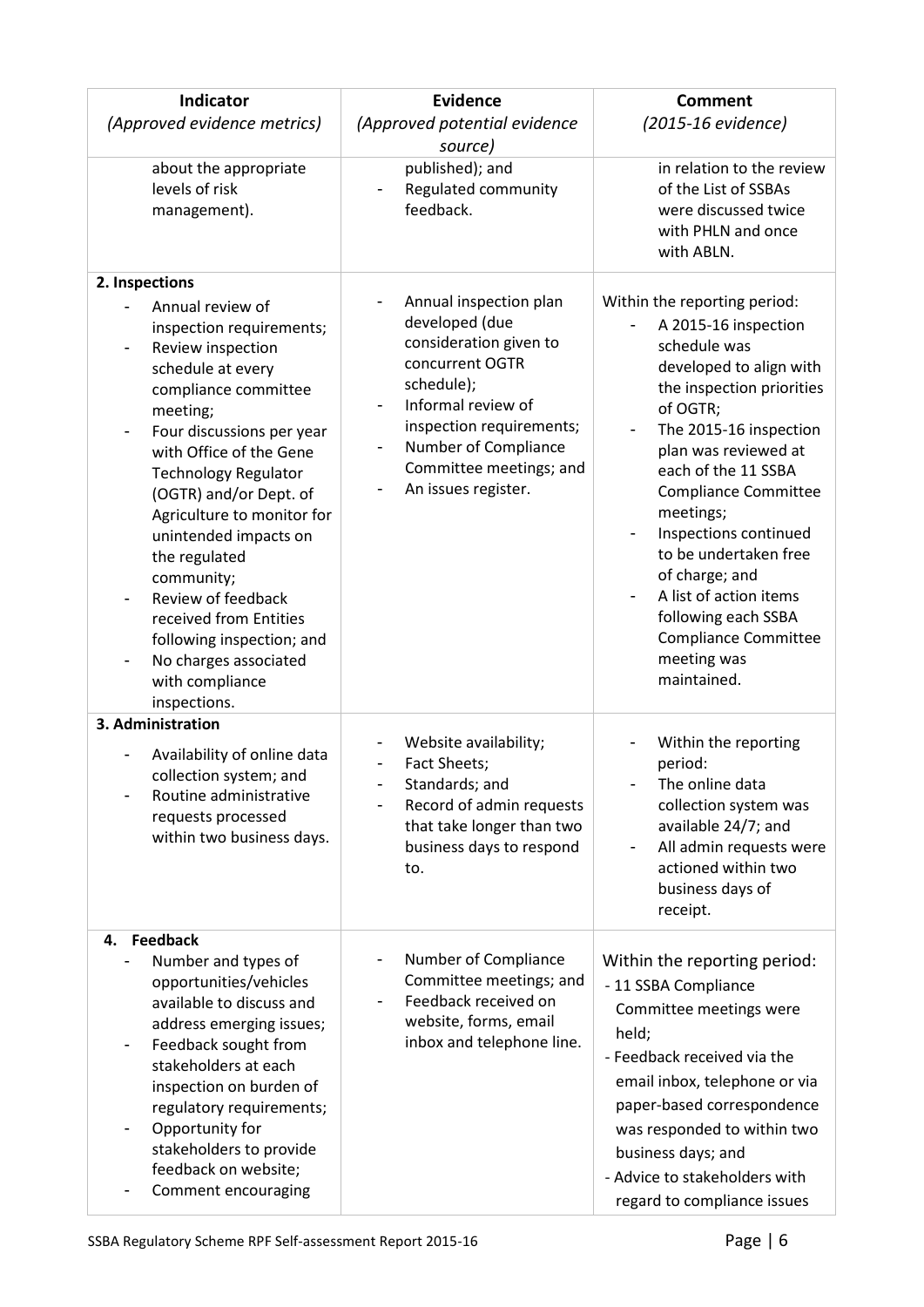| <b>Indicator</b><br>(Approved evidence metrics)                                                                                       | Evidence<br>(Approved potential evidence<br>source) | Comment<br>(2015-16 evidence)                                                                                                                                                            |
|---------------------------------------------------------------------------------------------------------------------------------------|-----------------------------------------------------|------------------------------------------------------------------------------------------------------------------------------------------------------------------------------------------|
| feedback on all forms;<br>and<br>At each inspection<br>inspectors will give advice<br>on best practice if an<br>opportunity is noted. |                                                     | was provided at the time of<br>inspection and by letter post-<br>inspection. On occasion<br>letters were sent more than<br>two months post-inspection,<br>due to resourcing constraints. |

#### <span id="page-7-0"></span>**2.1.3 Other evidence to indicate compliance with KPI 1**

Informal feedback is often received from the regulated community to indicate an appreciation of the non-prescriptive nature of the scheme allowing facilities a level of flexibility within the requirements set. No costs are associated with facility registration or the monitoring program and scheduling inspections to align with those for the OGTR (where applicable) assists to ensure that the operation of regulated entities is not unnecessarily impeded. No formal complaints with regard to the SSBA Regulatory Scheme were received in the reporting period. Feedback from the regulated community was also sought during formal presentations given about the scheme e.g. at ABSANZ conference in November 2015 and at the Australian National University (ANU) in July 2015.

#### <span id="page-7-1"></span>**2.1.4 Analysis of evidence presented**

Based on the evidence provided above, the SSBA Regulatory Scheme considers that the measures and indicators described under KPI 1 have been successfully addressed. Reporting requirements were reviewed, online systems were maintained, feedback was efficiently responded to and regular meetings of related committees were held. The SSBA Regulatory Scheme continues to explore new ways to streamline administration of the scheme so as not to unnecessarily impede the efficient operation of affected facilities.

| <b>Excellent</b>                                                      | <b>Very Good</b>                                                                                                                                     | Good                                                               | Fair                                                          | Poor                                                                 |
|-----------------------------------------------------------------------|------------------------------------------------------------------------------------------------------------------------------------------------------|--------------------------------------------------------------------|---------------------------------------------------------------|----------------------------------------------------------------------|
| Strong<br>performance<br>against all the<br>measures under<br>the KPI | Strong performance<br>against majority of the<br>measures under the<br>KPI and no evidence of<br>negative/poor<br>performance against<br>any measure | Average<br>performance<br>against the<br>measures under<br>the KPI | Poor performance<br>against some<br>measures under the<br>KPI | Poor performance<br>against most of the<br>measures under<br>the KPI |

#### <span id="page-7-2"></span>**2.1.5 Self-assessed rating of performance against KPI 1 – 2015-16**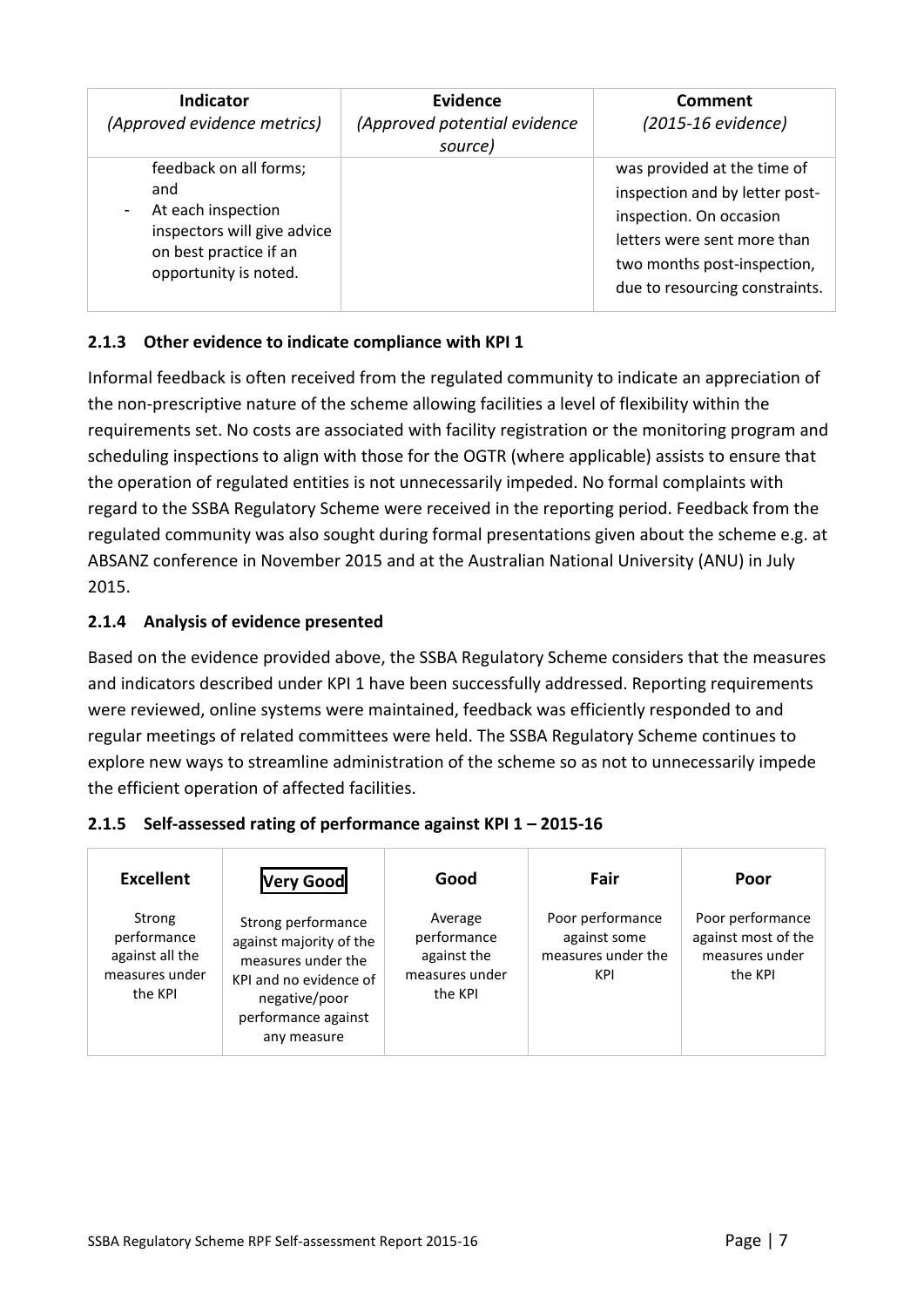#### <span id="page-8-0"></span>**2.1.6 Actions for improving performance against KPI 1**

The SSBA Regulatory Scheme considers that reporting requirements continue to appropriately reflect the level of risk posed to the Australian community and that administrative processes are minimal and enhanced through the provision of an online reporting system. The SSBA Regulatory Scheme recognises however, that the timeliness of responses to facilities post-inspection could be further improved and will strive to ensure these are provided within two months of inspection over 2016-17.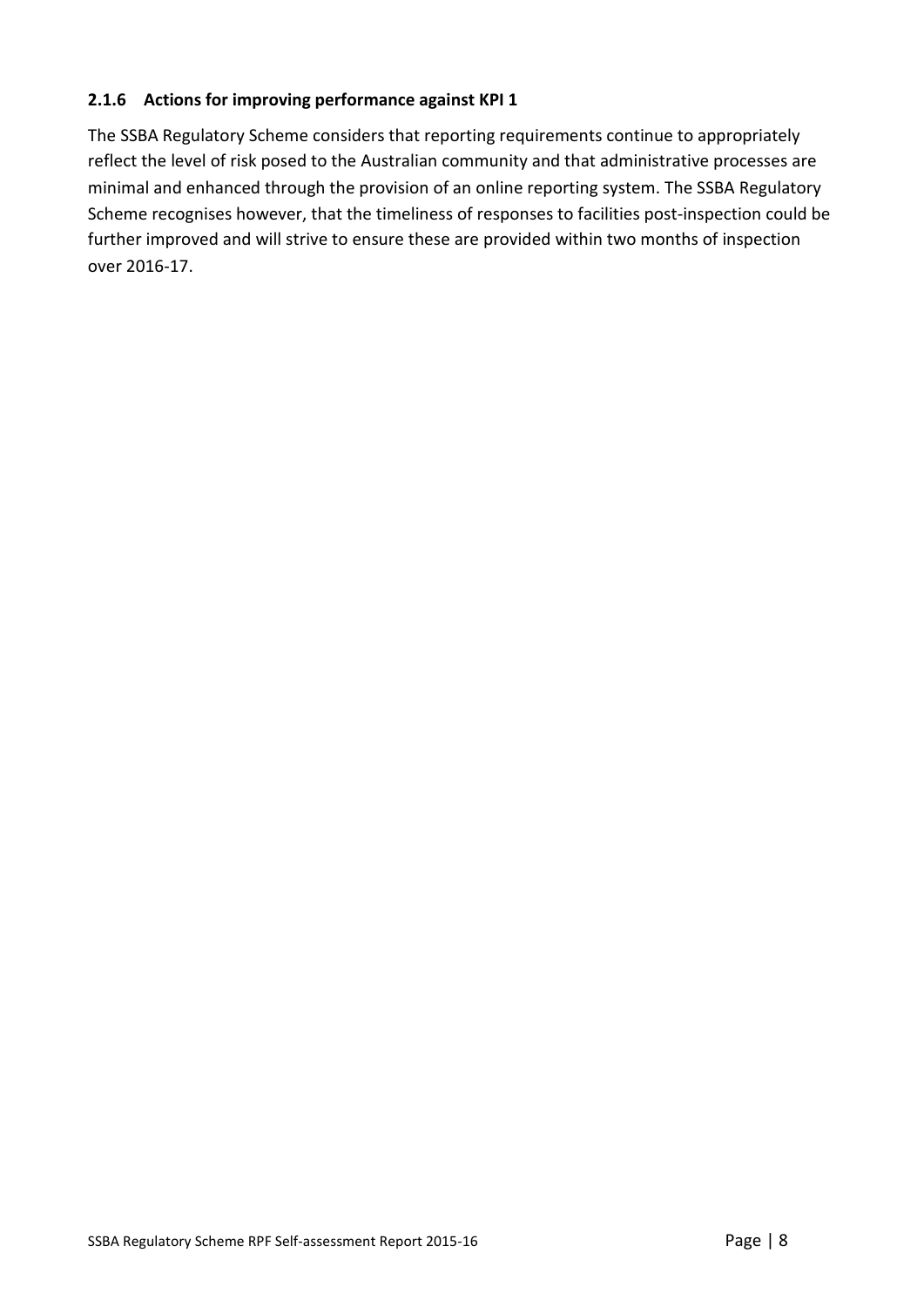## <span id="page-9-0"></span>**2.2 KPI 2 – Communication with regulated entities is clear, targeted and effective**

Over 2015-16 the SSBA Regulatory Scheme undertook to communicate consistently with the regulated community in a targeted and effective manner. Online platforms, such as the SSBA website and Data Collection System (DCS) were maintained with up-to-date information and were available without interruption. Guidance material, including Fact Sheets, Guidelines and a biannual newsletter were updated and made available freely to the community via the SSBA website. Feedback opportunities for the regulated community were provided through a number of mechanisms and feedback received was considered appropriately.

#### <span id="page-9-1"></span>**2.2.1 Measures**

- 1. Materials available which clearly set out requirements of scheme.
- 2. Communication materials to comprehensively support implementation of requirements are available.
- 3. Training is available to support compliance.
- 4. Notification of changes, issues and new developments is timely and easily accessible.
- 5. A range of options are available for providing information to stakeholders and for receiving feedback.

<span id="page-9-2"></span>

| 2.2.2 Approved evidence metrics for KPI 2 |
|-------------------------------------------|
|-------------------------------------------|

| Indicator                                                                                                                                                                                                                                                                                                                                        | <b>Evidence</b>                                                                                                                                                                  | <b>Comment</b><br>(2015-16 evidence)                                                                                                                                                                                                                                                                                                                                                                                                                                                                                                                                            |
|--------------------------------------------------------------------------------------------------------------------------------------------------------------------------------------------------------------------------------------------------------------------------------------------------------------------------------------------------|----------------------------------------------------------------------------------------------------------------------------------------------------------------------------------|---------------------------------------------------------------------------------------------------------------------------------------------------------------------------------------------------------------------------------------------------------------------------------------------------------------------------------------------------------------------------------------------------------------------------------------------------------------------------------------------------------------------------------------------------------------------------------|
| (Approved evidence                                                                                                                                                                                                                                                                                                                               | (Approved potential                                                                                                                                                              |                                                                                                                                                                                                                                                                                                                                                                                                                                                                                                                                                                                 |
| metrics)<br>1. Materials available<br>Number of<br>communication<br>materials available<br>outlining scheme<br>requirements and<br>giving guidance on<br>implementation;<br>Online training tools<br>-<br>available; and<br>Documentation<br>$\qquad \qquad \blacksquare$<br>meets accessibility<br>requirements of<br>Australian<br>Government. | evidence source)<br>Standards;<br>$\overline{\phantom{a}}$<br>Factsheets;<br>Guidelines;<br>Website;<br>$\overline{\phantom{a}}$<br>Newsletter; and<br>Online training<br>tools. | Within the reporting period:<br>The availability of the SSBA<br>Standards, Fact Sheets and<br>Guidelines was maintained;<br>A bi-annual newsletter was<br>$\overline{\phantom{a}}$<br>circulated (December 2015<br>and June 2016); and<br>All communication material<br>$\overline{\phantom{0}}$<br>was available on the SSBA<br>website and all except the<br>SSBA Standards were available<br>in a form that meets the<br>accessibility requirements of<br>the Australian Government.<br>The SSBA Standards will be<br>reviewed over 2016-17 and<br>will be updated to ensure |
|                                                                                                                                                                                                                                                                                                                                                  |                                                                                                                                                                                  | these requirements are met.                                                                                                                                                                                                                                                                                                                                                                                                                                                                                                                                                     |
| Communication<br>2.<br>materials<br>Number of options<br>available providing<br>information                                                                                                                                                                                                                                                      | Standards;<br>Factsheets;<br>Guidelines;<br>$\qquad \qquad \blacksquare$                                                                                                         | Within the reporting period:<br>11 SSBA Guidelines and 17<br><b>Fact Sheets were maintained</b>                                                                                                                                                                                                                                                                                                                                                                                                                                                                                 |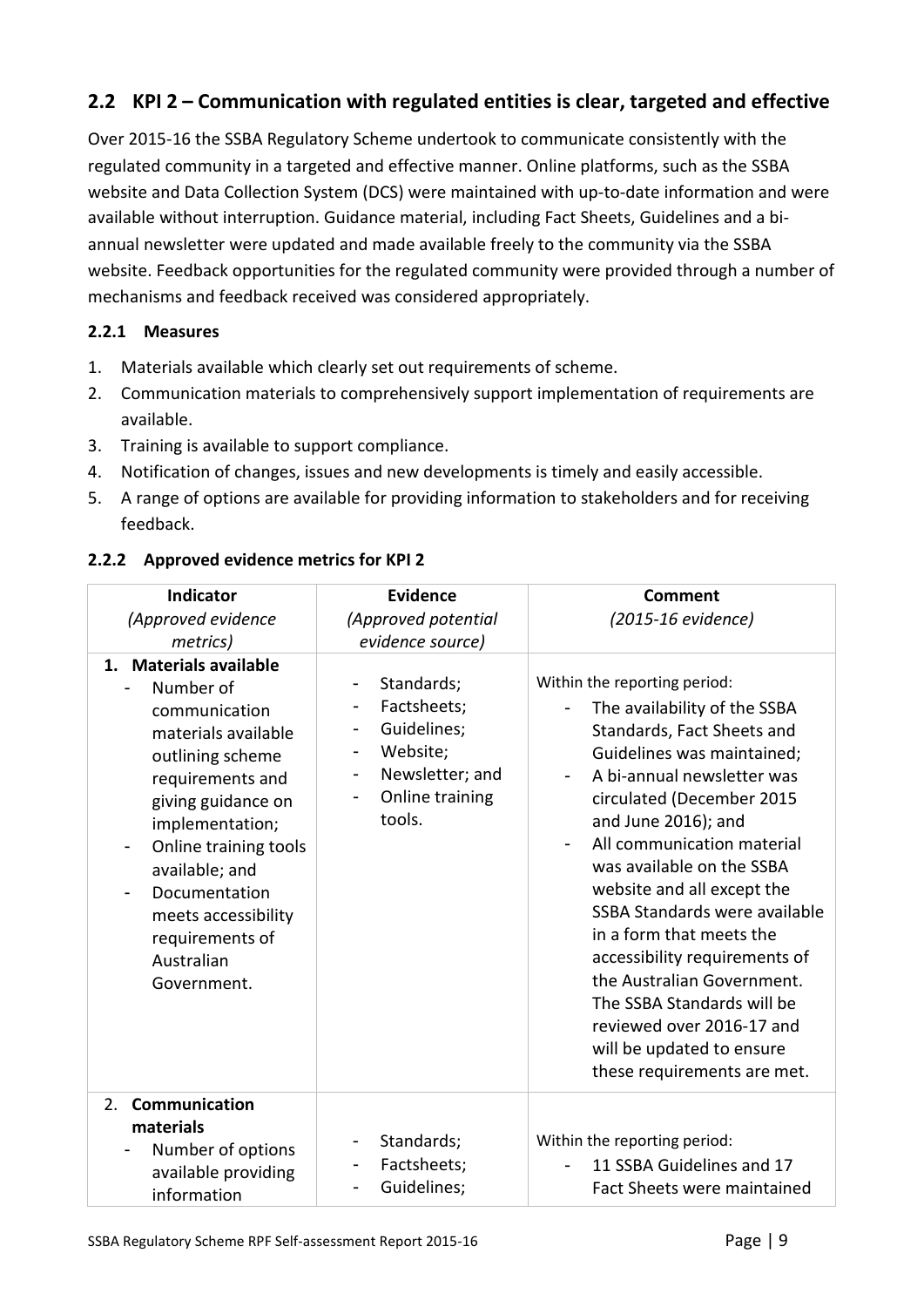| Indicator<br>(Approved evidence                                                                                                                                                                                                                                | <b>Evidence</b><br>(Approved potential                                                                                                                                                   | <b>Comment</b><br>(2015-16 evidence)                                                                                                                                                                                                                                                                                                                                                                                                            |  |
|----------------------------------------------------------------------------------------------------------------------------------------------------------------------------------------------------------------------------------------------------------------|------------------------------------------------------------------------------------------------------------------------------------------------------------------------------------------|-------------------------------------------------------------------------------------------------------------------------------------------------------------------------------------------------------------------------------------------------------------------------------------------------------------------------------------------------------------------------------------------------------------------------------------------------|--|
| metrics)                                                                                                                                                                                                                                                       | evidence source)                                                                                                                                                                         |                                                                                                                                                                                                                                                                                                                                                                                                                                                 |  |
| including fact<br>sheets, website,<br>guidelines,<br>newsletter,<br>telephone line; and<br>Engagement with<br>key representative<br>groups such as<br>PHLN/ABLN.                                                                                               | Website; and<br>Number/dates of<br>meetings with<br>PHLN/ABLN<br>where issues are<br>raised.                                                                                             | and available on the SSBA<br>website. These are regularly<br>updated in accordance with<br>any changes to the<br>administration of the SSBA<br>Regulatory Scheme;<br>The SSBA website front page<br>was accessed 446 times, the<br>Fact Sheets page 313 times<br>and the Guidelines page 519<br>times; and<br>A dedicated mailbox<br>(ssba@health.gov.au) and<br>phone line (02) 6289 7477<br>were also available over the<br>reporting period. |  |
| 3. Training provided:<br>Number of online<br>training modules<br>available;<br>Number of<br>guidelines available;<br>Number of<br>factsheets available;<br>Number of<br>presentations to<br>stakeholder fora;<br>and<br>Advice provided<br>during inspections. | Website;<br>Online training<br>facility;<br>Copies of<br>presentations;<br>and<br>(Records are kept<br>of advice given<br>during<br>inspections, but<br>these are<br>classified secret). | Within the reporting period:<br>The Online Training Facility for<br>the regulated community was<br>maintained;<br>11 Guidelines and 17 Fact<br>Sheets were maintained and<br>available on the SSBA website;<br>and<br>Three formal presentations on<br>the SSBA Regulatory Scheme<br>were delivered, at the ANU<br>(Biosecurity Students), ANU<br>(National Security College) and<br>ABSANZ conference.                                         |  |
| 4. Notification of<br>changes<br>Number of<br>newsletters<br>produced;<br>Number of<br>newsletter articles<br>framed to clarify<br>issues identified;<br>and<br><b>Emails regarding</b><br>changes sent to<br>regulated<br>community;                          | Newsletters;<br>Articles; and<br>Email<br>correspondence.                                                                                                                                | Within the reporting period:<br>Two newsletters were<br>developed and circulated<br>(December 2015 and June<br>2016). These contained a<br>number of articles which<br>clarified either identified<br>issues or specific changes to<br>administration of the scheme;<br>and<br>Emails were sent to the<br>regulated community, when<br>necessary to advise of changes                                                                           |  |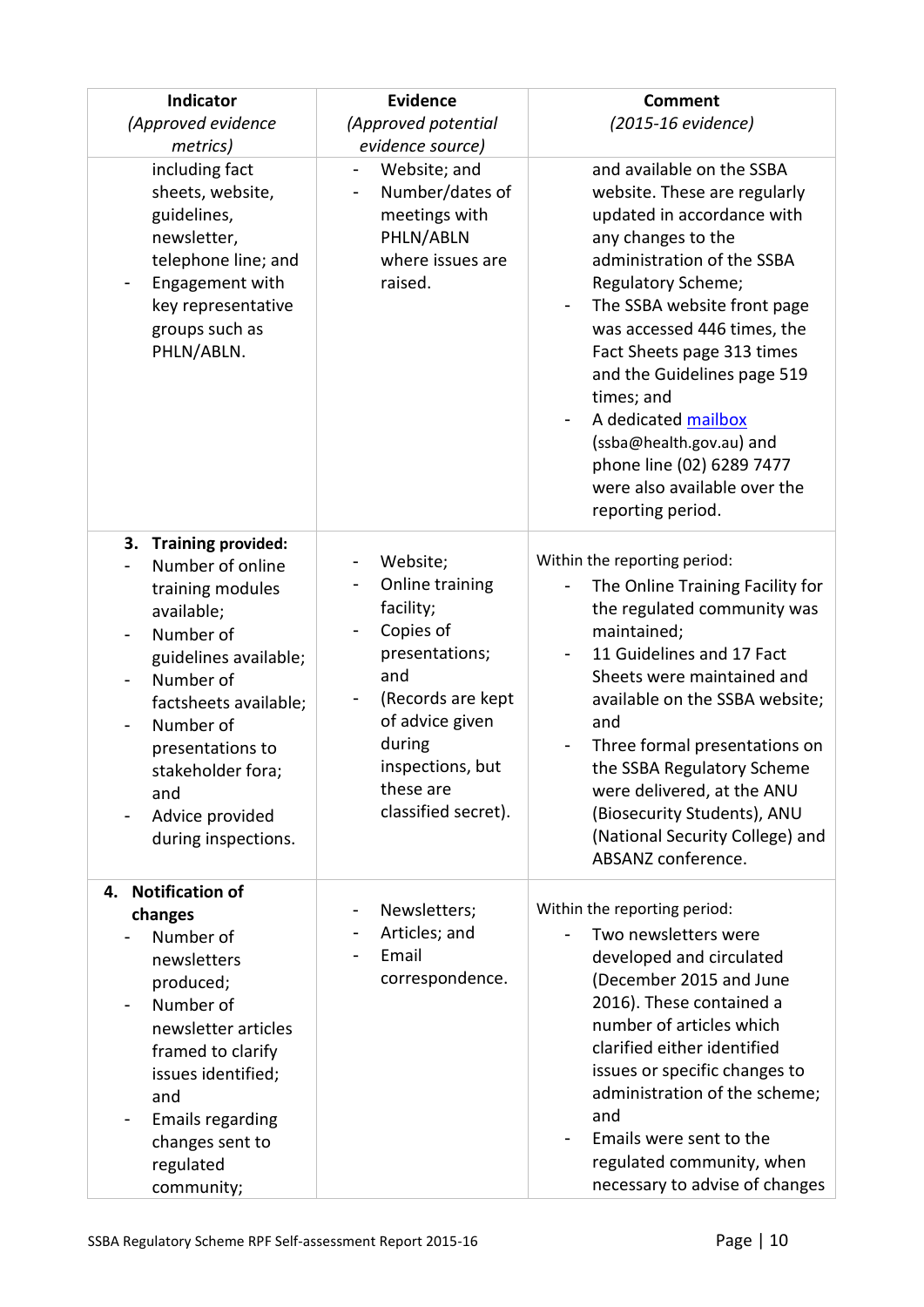| <b>Indicator</b><br>(Approved evidence<br>metrics)                                                                                                              | <b>Evidence</b><br>(Approved potential<br>evidence source)                                            | Comment<br>(2015-16 evidence)<br>made to the scheme i.e.                                                                                                                                                                                                                                                                                                                                      |
|-----------------------------------------------------------------------------------------------------------------------------------------------------------------|-------------------------------------------------------------------------------------------------------|-----------------------------------------------------------------------------------------------------------------------------------------------------------------------------------------------------------------------------------------------------------------------------------------------------------------------------------------------------------------------------------------------|
|                                                                                                                                                                 |                                                                                                       | changes to the List of SSBAs.                                                                                                                                                                                                                                                                                                                                                                 |
| 5. Feedback options<br>Two way feedback<br>provided during<br>inspection process;<br>Website;<br>Dedicated<br>telephone<br>assistance line; and<br>Email inbox. | List of options for<br>providing<br>feedback; and<br>All<br>correspondence<br>encourages<br>feedback. | Within the reporting period:<br>All correspondence templates<br>were updated to include<br>provision for feedback;<br>Inspectors continued to<br>encourage that feedback be<br>provided by regulated entities<br>during monitoring inspections;<br>and<br>The SSBA phone line and email<br>inbox continued to be<br>monitored and any feedback<br>received was responded to<br>appropriately. |

#### <span id="page-11-0"></span>**2.2.3 Other evidence to indicate compliance with KPI 2**

The SSBA Regulatory Scheme considers that sufficient mechanisms are provided to ensure that communication with regulated entities is clear, targeted and effective, however welcomes feedback from affected stakeholders if there are other communication platforms that would be beneficial and could be considered. Formal consultation with the regulated community was undertaken prior to amendment of the List of SSBAs, during which the provision of feedback was strongly encouraged.

#### <span id="page-11-1"></span>**2.2.4 Analysis of evidence presented**

Based on the evidence provided above, the SSBA Regulatory Scheme considers that the measures and indicators described under KPI 2 have been successfully addressed. Communication materials were maintained and were available online for the duration of the reporting period. Guidance and training material were consistently available and formal presentations were provided on a number of occasions. The SSBA Regulatory Scheme continued to strengthen relationships with affected stakeholders through regular engagement and provision of a number of communication mechanisms to assist to achieve cooperative compliance and provide opportunities for feedback.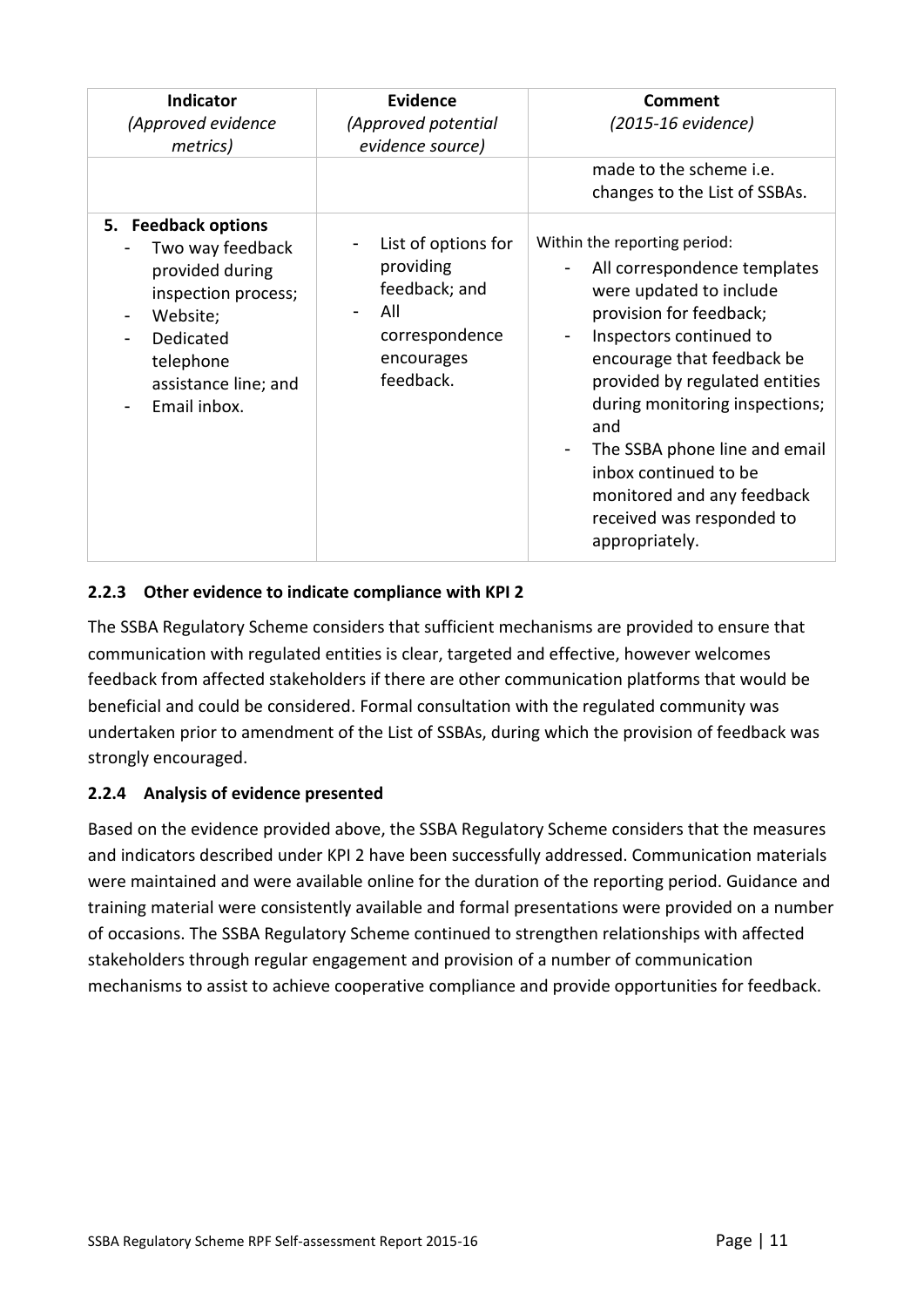#### <span id="page-12-0"></span>**2.2.5 Self-assessed rating of performance against KPI 2 – 2015-16**

| <b>Excellent</b>                                                      | <b>Very Good</b>                                                                                                                                     | Good                                                               | Fair                                                          | Poor                                                                 |
|-----------------------------------------------------------------------|------------------------------------------------------------------------------------------------------------------------------------------------------|--------------------------------------------------------------------|---------------------------------------------------------------|----------------------------------------------------------------------|
| Strong<br>performance<br>against all the<br>measures under<br>the KPI | Strong performance<br>against majority of the<br>measures under the KPI<br>and no evidence of<br>negative/poor<br>performance against any<br>measure | Average<br>performance<br>against the<br>measures under<br>the KPI | Poor performance<br>against some<br>measures under<br>the KPI | Poor performance<br>against most of the<br>measures under<br>the KPI |

<span id="page-12-1"></span>**2.2.6 Actions for improving performance against KPI 2**

The recent removal of Salmonella Typhi and Vibrio cholerae from the List of SSBAs (see 2.3.iii for further information) has meant that some registered and many non-registered facilities are no longer required to report to the Department of Health or be engaged with the scheme. While this has resulted in a positive reduction in regulatory burden, the SSBA Regulatory Scheme needs to take steps to ensure that such facilities maintain an awareness of the scheme so that they are informed of any changes to requirements, should there be a need for them to handle any suspected or confirmed SSBAs in future. This could be achieved through ensuring that contacts at such facilities continue to receive a copy of the bi-annual SSBA newsletter.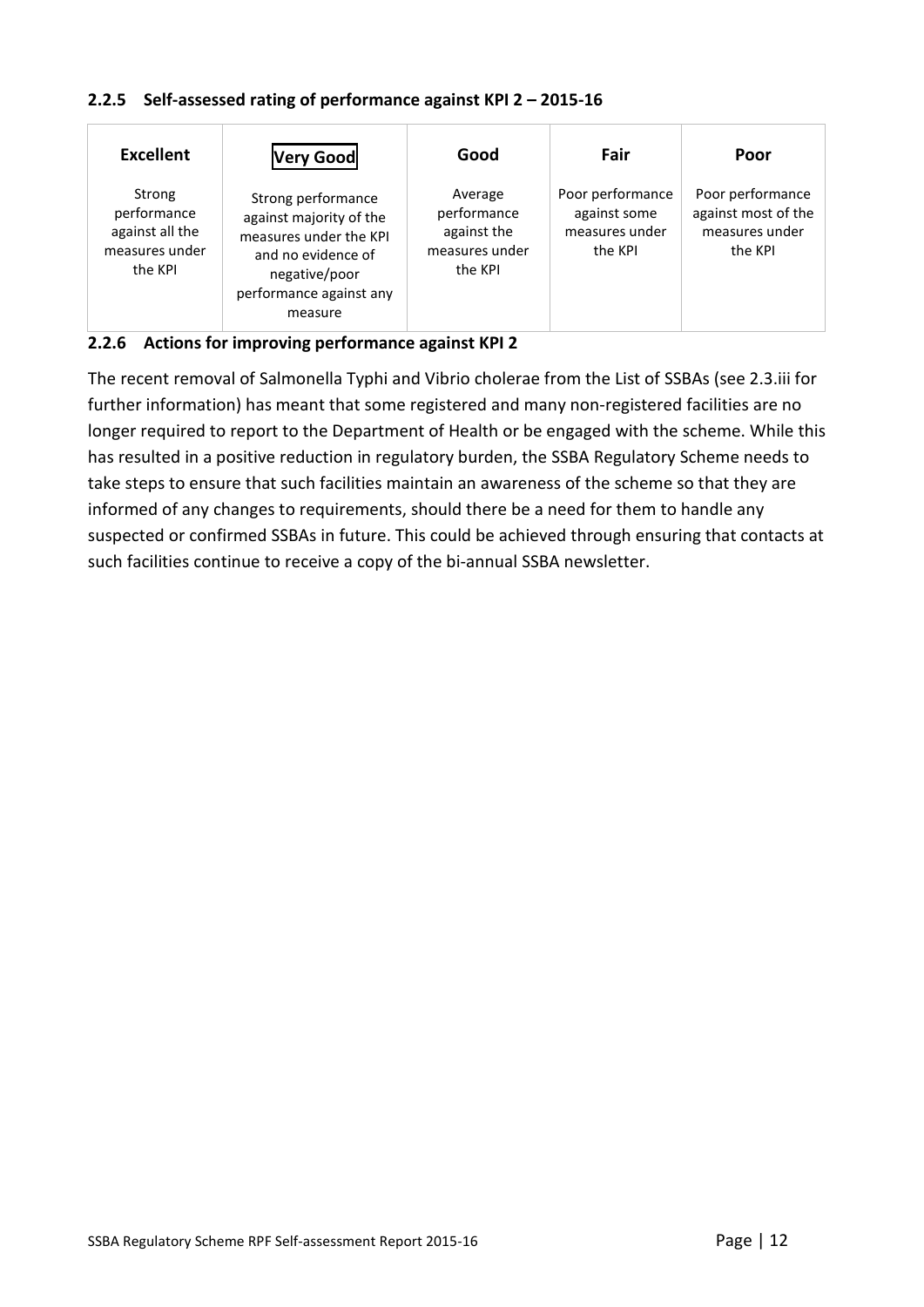# <span id="page-13-0"></span>**2.3 KPI 3 – Actions undertaken by regulators are proportionate to the regulatory risk being managed**

During establishment of the scheme a risk-based approach was taken to determine associated regulatory requirements. Over 2015-16, the SSBA Regulatory Scheme continued to consider that all activities conducted and requirements applied under the scheme were proportionate to the regulatory risk being managed. This is demonstrated through the clear differential treatment of risk between those that handle SSBAs on an ongoing basis (registered facility) and those that handle SSBAs on a temporary basis (non-registered facility). This is also demonstrated by the differential requirements for handling a Tier 1 (highest security concern) versus a Tier 2 (high security concern) agent.

#### <span id="page-13-1"></span>**2.3.1 Measures**

- 1. Risks comprehensively assessed.
- 2. Risk assessment remains up to date.
- 3. Requirements of scheme are commensurate with risk.
- 4. Scheme supports differential treatment of risk.
- 5. Feedback on appropriateness of risk management measures sought periodically from stakeholders.

#### <span id="page-13-2"></span>**2.3.2 Approved evidence metrics for KPI 3**

| <b>Indicator</b><br>(Approved evidence metrics)                                                                                                                                                                                                                                                                                                                                                                                                                                                                                                                                                                          | <b>Evidence</b><br>(Approved potential<br>evidence source)                                                                                                                                                                                                                                            | <b>Comment</b><br>(2015-16 evidence)                                                                                                                                                                                                                                                                                                                                                                                                                                                                            |
|--------------------------------------------------------------------------------------------------------------------------------------------------------------------------------------------------------------------------------------------------------------------------------------------------------------------------------------------------------------------------------------------------------------------------------------------------------------------------------------------------------------------------------------------------------------------------------------------------------------------------|-------------------------------------------------------------------------------------------------------------------------------------------------------------------------------------------------------------------------------------------------------------------------------------------------------|-----------------------------------------------------------------------------------------------------------------------------------------------------------------------------------------------------------------------------------------------------------------------------------------------------------------------------------------------------------------------------------------------------------------------------------------------------------------------------------------------------------------|
| <b>Risks Assessed</b><br>1.<br>Experts engaged to assess<br>target agents for scheme;<br>Risk level (ie. biological<br>-<br>threat level) reviewed by<br>experts through liaison<br>with Australian<br>Intelligence Community;<br>Experts engaged to<br>-<br>consider high risk areas of<br>work e.g. the Australian<br><b>Federal Police comments</b><br>on research applications;<br>Staff administering scheme<br>-<br>trained in risk assessment<br>and familiar with<br>operational environment;<br>and<br>Regulated entities<br>provided with guidance<br>materials to assist in risk<br>assessment for biological | List of areas assessed on<br>risk basis:<br>- SSBA List i.e. Tier 1 vs.<br>Tier 2;<br>- SSBA Standards<br>differential<br>requirements;<br>- Inspections Tier $1 =$<br>eighteen months;<br>- Inspections Tier 2 =<br>twenty-four months;<br>and<br>- Inspections Non-<br>Registered $=$ as<br>needed. | Within the reporting period:<br>The SSBA Regulatory<br>Scheme completed a<br>review of the List of<br>SSBAs which resulted in<br>the removal of two<br>agents considered to no<br>longer be of security<br>concern;<br>The differential<br>requirements within the<br><b>SSBA Standards</b><br>continued to be applied<br>as necessary;<br>Inspections continued<br>to be carried out on the<br>basis of risk i.e. Tier 1<br>agents every 18 months<br>and Tier 2 agents every<br>two years;<br>Post-inspection |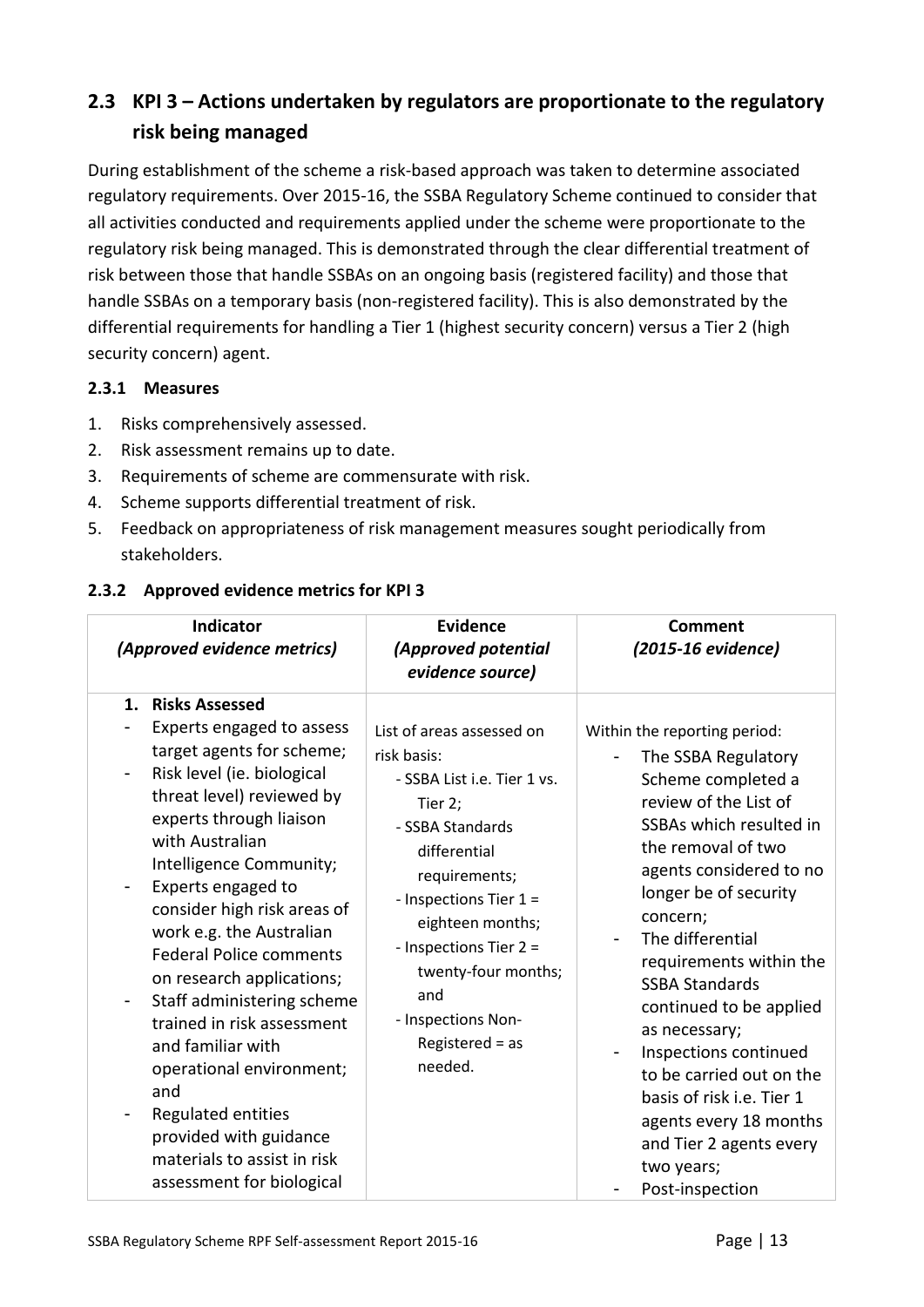| Indicator<br>(Approved evidence metrics)                                                                                                                                                                                                                                                                                                                       | <b>Evidence</b><br>(Approved potential<br>evidence source)                                                                                                                                              | <b>Comment</b><br>(2015-16 evidence)                                                                                                                                                                                                                                                                                                                                                                                         |
|----------------------------------------------------------------------------------------------------------------------------------------------------------------------------------------------------------------------------------------------------------------------------------------------------------------------------------------------------------------|---------------------------------------------------------------------------------------------------------------------------------------------------------------------------------------------------------|------------------------------------------------------------------------------------------------------------------------------------------------------------------------------------------------------------------------------------------------------------------------------------------------------------------------------------------------------------------------------------------------------------------------------|
| security.                                                                                                                                                                                                                                                                                                                                                      |                                                                                                                                                                                                         | compliance outcomes<br>were also considered<br>from risk-based<br>perspective.<br>Staff administering the<br>scheme have been<br>trained in risk<br>assessment and<br>continue to be familiar<br>with the operational<br>environment; and<br><b>Security Risk Template</b><br>was maintained and<br>available to assist<br>regulated entities to<br>maintain their required<br>risk assessment and risk<br>management plans. |
| 2. Risk assessment up to<br>date<br>Six monthly security<br>briefing provided by the<br>Australian Intelligence<br>Community (AIC);<br>Australia's risk setting<br>routinely monitored<br>through regular analysis of<br>intelligence community<br>briefing material; and<br>List of Security Sensitive<br><b>Biological Agents reviewed</b><br>every 5 years. | Scheduling of<br>briefing meetings<br>(no minutes are<br>taken due to the<br>coverage of<br>classified<br>material);<br>(Intelligence<br>community<br>briefings are<br>classified); and<br>List review. | Within the reporting period:<br>A scheduled security<br>briefing was provided to<br>HEMB by the AIC<br>(November 2015); and<br>The review of the List of<br>SSBAs was completed.                                                                                                                                                                                                                                             |
| 3. Scheme requirements<br>commensurate with risk<br>Similar schemes overseas<br>investigated annually to<br>compare risk management<br>approach;<br>Scheme processes<br>reviewed annually;<br>Document template<br>available to support<br>security risk assessment by<br>participating entities 5<br>year compliance audit of                                 | Risk assessment<br>template;<br>Compliance audit;<br>and<br>Information<br>regarding similar<br>schemes.                                                                                                | Within the reporting period:<br>A watching brief of<br>international schemes<br>was continued;<br>Scheme processes<br>continued to be both<br>formally and informally<br>reviewed; and<br><b>Security Risk Template</b><br>was maintained and<br>available to assist<br>regulated entities to                                                                                                                                |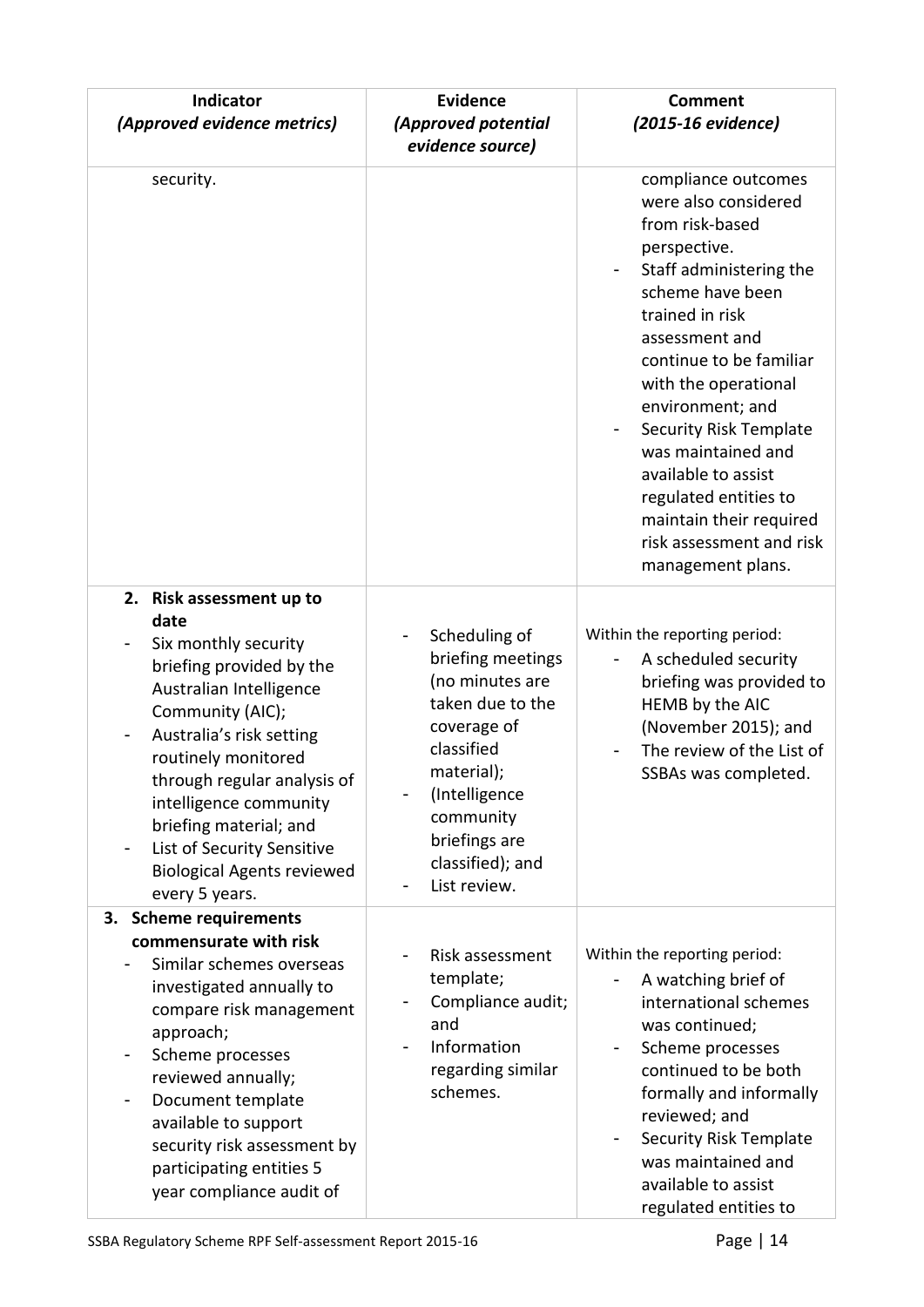| <b>Indicator</b><br>(Approved evidence metrics)                                                                                                                                                                                                                                                                                                                                                                                                                                           | <b>Evidence</b><br>(Approved potential<br>evidence source)                                                                                                         | <b>Comment</b><br>(2015-16 evidence)                                                                                                                                                                                                                                                                                                                                        |
|-------------------------------------------------------------------------------------------------------------------------------------------------------------------------------------------------------------------------------------------------------------------------------------------------------------------------------------------------------------------------------------------------------------------------------------------------------------------------------------------|--------------------------------------------------------------------------------------------------------------------------------------------------------------------|-----------------------------------------------------------------------------------------------------------------------------------------------------------------------------------------------------------------------------------------------------------------------------------------------------------------------------------------------------------------------------|
| research status; and<br>Regulated entities<br>provided with guidance<br>materials to assist in risk<br>assessment including a<br>Risk Assessment Template<br>to meet Part 2 of the<br>Standards.                                                                                                                                                                                                                                                                                          |                                                                                                                                                                    | maintain their required<br>risk assessment and risk<br>management plans.                                                                                                                                                                                                                                                                                                    |
| 4. Scheme supports differential<br>treatment of risk<br><b>Stratified scheme</b><br>maintained with two tiers<br>of agents, each having<br>requirements<br>commensurate to risk;<br>Specified strategies<br>available for entities with<br>identified compliance<br>issues e.g. repeat<br>inspections or spot checks;<br>and<br>Different requirements for<br>different/higher risk<br>purposes (known vs<br>suspected SSBA handling,<br>handling agents for the<br>purpose of research). | List of two tiers of<br>agents;<br><b>SSBA Standards;</b><br>and<br>Transport,<br>personnel and<br>physical security<br>requirements<br>commensurate<br>with risk. | Within the reporting period:<br>A review of the List of<br>SSBAs was completed<br>and two Tier 2 agents<br>were removed from the<br>list; and<br>The requirements<br>within the SSBA<br>Standards continued to<br>be applied<br>commensurate with the<br>level of risk posed.                                                                                               |
| 5. Feedback on risk<br>management sought from<br><b>stakeholders</b><br>Feedback sought from<br>PHLN/ABLN on<br>appropriateness of scheme<br>requirements.                                                                                                                                                                                                                                                                                                                                | Number/dates of<br>meetings with<br>PHLN / ABLN at<br>which this is<br>discussed.                                                                                  | Within the reporting period:<br>The requirements of the<br><b>SSBA Regulatory</b><br>Scheme particularly in<br>relation to the review of<br>the List of SSBAs was<br>discussed with PHLN at<br>two meetings and with<br>ABLN at one meeting.<br>Both committees were<br>also approached during<br>the formal consultation<br>period as scientific and<br>technical experts. |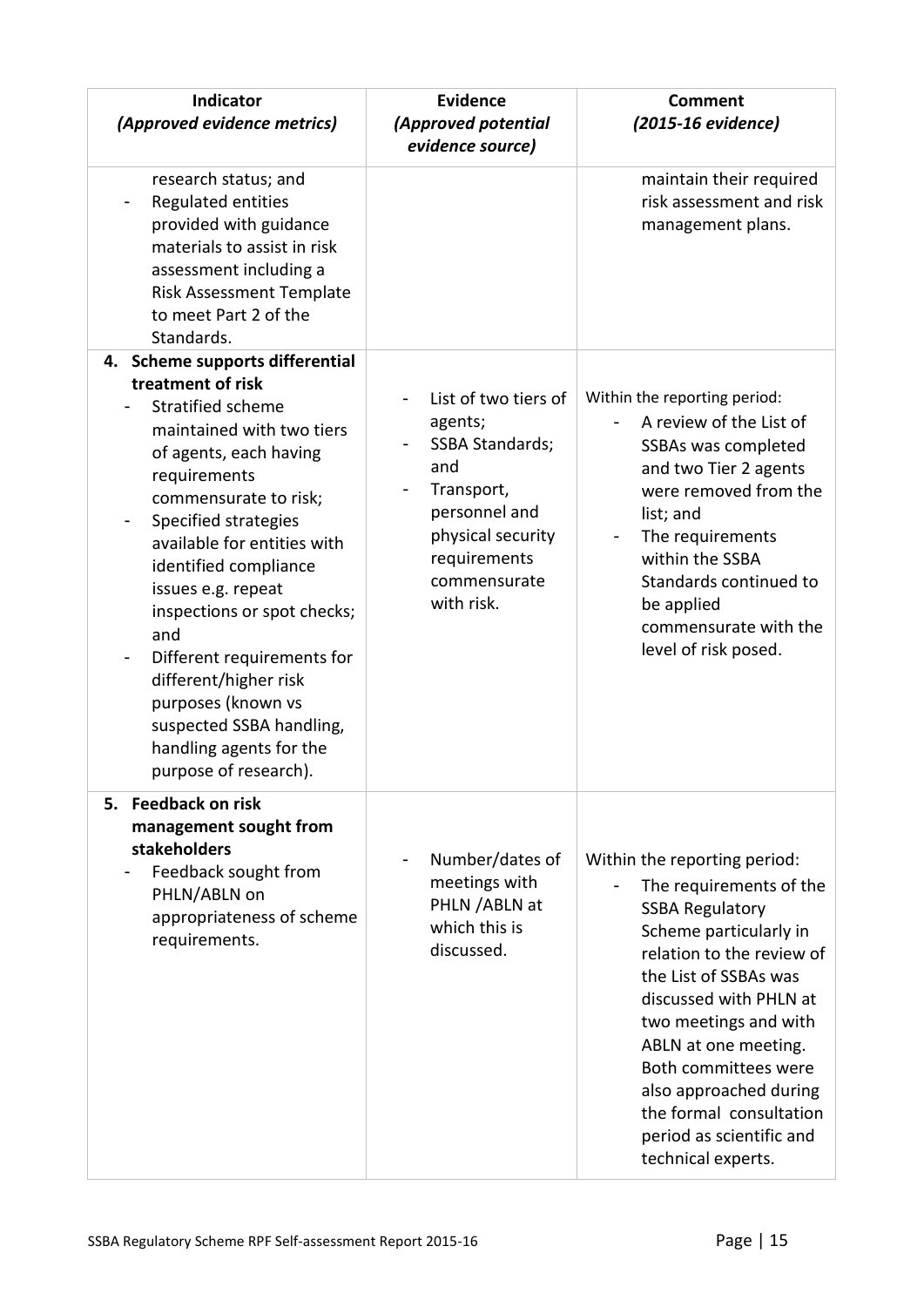#### <span id="page-16-0"></span>**2.3.3 Other evidence to indicate compliance with KPI 3**

During 2015-16, a review of the List of SSBAs was completed. This review examined SSBAs currently on the List, as well as any others that had the potential to be used as biological weapons. The health impact, feasibility of use and level of interest was considered in this context. A final determination was made by the Minister for Health to remove two agents from the Tier 2 List of SSBAs on the basis that they no longer posed a security risk within the Australian context. This took effect as of 14 March 2016.

#### <span id="page-16-1"></span>**2.3.4 Analysis of evidence presented**

Based on the evidence provided above, the SSBA Regulatory Scheme considers that the measures and indicators described under KPI 3 have been successfully addressed. The SSBA Regulatory Scheme continued to apply a risk-based approach to all regulatory activities. A review of the List of SSBAs was completed and the regulatory requirements as described by the SSBA Standards continued to be applied proportionate to the regulatory risk being managed i.e. more complex regulatory requirements applied to facilities that are registered to handle Tier 1 SSBAs as opposed to Tier 2 SSBAs.

#### <span id="page-16-2"></span>**2.3.5 Self-assessed rating of performance against KPI 3 – 2015-16**

| Excellent                                                             | <b>Very Good</b>                                                                                                                                     | Good                                                               | Fair                                                          | Poor                                                                 |
|-----------------------------------------------------------------------|------------------------------------------------------------------------------------------------------------------------------------------------------|--------------------------------------------------------------------|---------------------------------------------------------------|----------------------------------------------------------------------|
| Strong<br>performance<br>against all the<br>measures under<br>the KPI | Strong performance<br>against majority of the<br>measures under the KPI<br>and no evidence of<br>negative/poor<br>performance against<br>any measure | Average<br>performance<br>against the<br>measures under<br>the KPI | Poor performance<br>against some<br>measures under the<br>KPI | Poor performance<br>against most of the<br>measures under<br>the KPI |

#### <span id="page-16-3"></span>**2.3.6 Actions for improving performance against KPI 3**

The current SSBA regulatory requirements remain appropriate to the level of risk posed i.e. interest in and feasibility of use of biological agents of security concern. These requirements will continue to be evaluated as needed to ensure they continue to remain appropriate in the Australian national security context.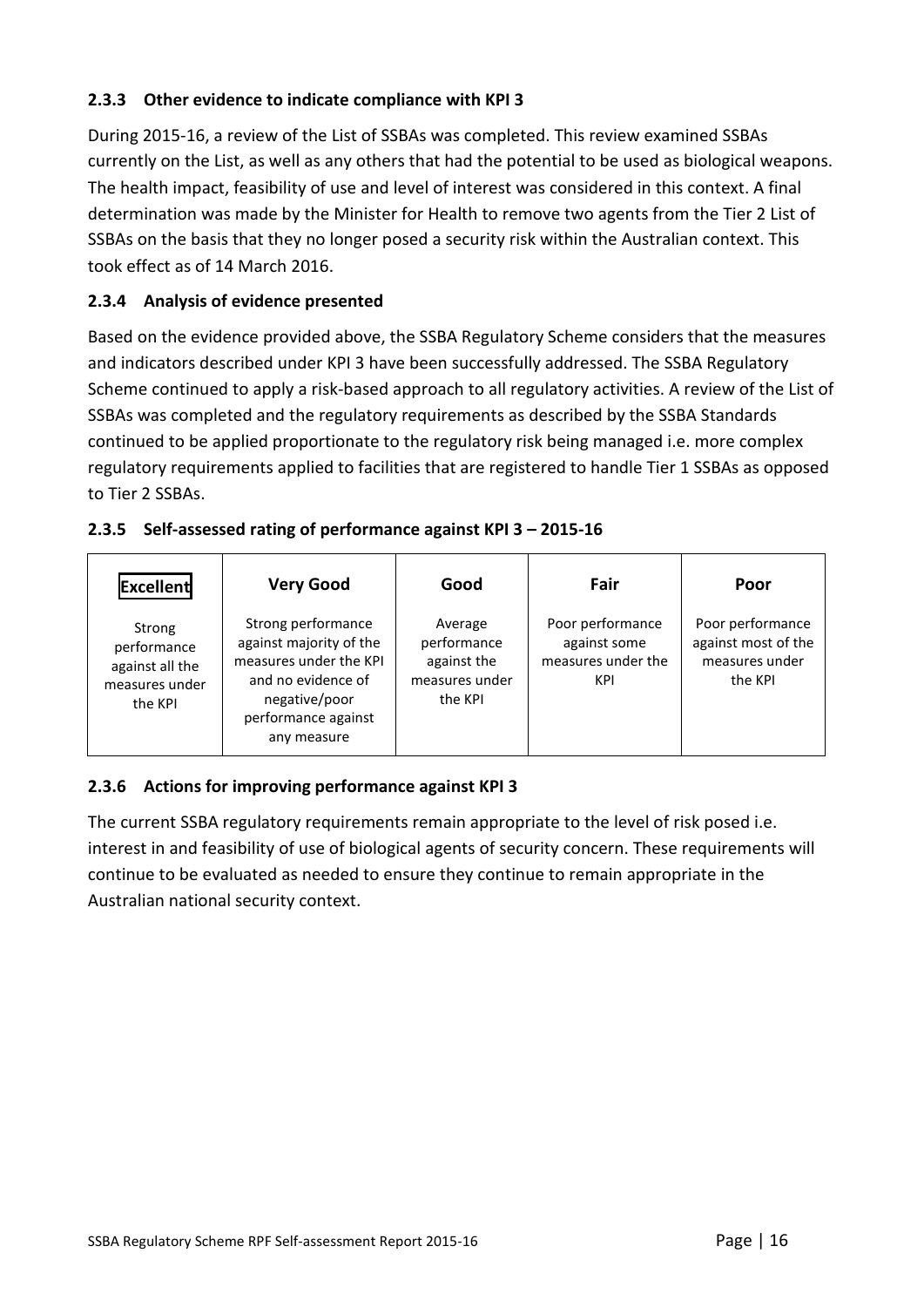# <span id="page-17-0"></span>**2.4 KPI 4 – Compliance and monitoring approaches are streamlined and co-ordinated**

In 2015-16 the SSBA Regulatory Scheme continued its engagement with OGTR for the provision of inspectors to support the SSBA monitoring and compliance program. Inspections continue to be aligned where possible with that of the OGTR and are undertaken on a schedule commensurate with the risk associated with the Tier level of agents being handled. When more than one facility is registered under the same entity and are located in close proximity, these are inspected at the same time.

#### <span id="page-17-1"></span>**2.4.1 Measures**

- 1. Inspections coordinated with other regulatory agencies.
- 2. Compliance and monitoring processes are streamlined.
- 3. Feedback sought on opportunities for further streamlining.

#### <span id="page-17-2"></span>**2.4.2 Approved evidence metrics for KPI 4**

| Indicator<br>(Approved evidence<br>metrics)                                                                                                                                                                                                                                                                                                                                                                                | <b>Evidence</b><br>(Approved potential<br>evidence source)                                                                                                                                                                                                                                                                                    | <b>Comment</b><br>(2015-16 evidence)                                                                                                                                                                                                                                                                                                               |
|----------------------------------------------------------------------------------------------------------------------------------------------------------------------------------------------------------------------------------------------------------------------------------------------------------------------------------------------------------------------------------------------------------------------------|-----------------------------------------------------------------------------------------------------------------------------------------------------------------------------------------------------------------------------------------------------------------------------------------------------------------------------------------------|----------------------------------------------------------------------------------------------------------------------------------------------------------------------------------------------------------------------------------------------------------------------------------------------------------------------------------------------------|
| <b>Inspections</b><br>1.<br>coordinated<br>Inspections carried<br>out by OGTR staff<br>trained in laboratory<br>assessments;<br>SSBA scheme keeps<br>pace with OGTR and<br>Dept. of Agriculture<br>work on closer<br>alignment;<br><b>OGTR</b> consulted<br>regarding any<br>changes of<br>legislation; and<br>Number of<br>inspections<br>scheduled to<br>coordinate with<br>inspections by other<br>regulatory agencies. | <b>SSBA</b> inspection<br>schedule considered<br>in cooperation with<br>OGTR schedule;<br>Number of monthly<br>$\overline{\phantom{a}}$<br>compliance meetings<br>with OGTR;<br>Legislative<br>$\overline{\phantom{a}}$<br>consultation program;<br>and<br>Emails/letters<br>$\overline{\phantom{a}}$<br>regarding changes of<br>legislation. | Within the reporting period:<br>The SSBA inspection<br>schedule was considered<br>at each SSBA Compliance<br>Committee meeting and<br>adjustments made to align<br>with OGTR and Health<br>priorities as necessary;<br>11 SSBA Compliance<br>Committee meetings were<br>held; and<br>OGTR was consulted on<br>the changes to the List of<br>SSBAs. |
| 2. Compliance and<br><b>Monitoring</b><br>streamlined                                                                                                                                                                                                                                                                                                                                                                      | Inspection                                                                                                                                                                                                                                                                                                                                    |                                                                                                                                                                                                                                                                                                                                                    |
| Review of inspection<br>-<br>frequency and<br>duration;                                                                                                                                                                                                                                                                                                                                                                    | requirements /<br>process reviewed<br>annually.                                                                                                                                                                                                                                                                                               | Within the reporting period:<br>Inspection frequency and<br>duration was considered                                                                                                                                                                                                                                                                |
| Inspection                                                                                                                                                                                                                                                                                                                                                                                                                 |                                                                                                                                                                                                                                                                                                                                               | to remain appropriate;                                                                                                                                                                                                                                                                                                                             |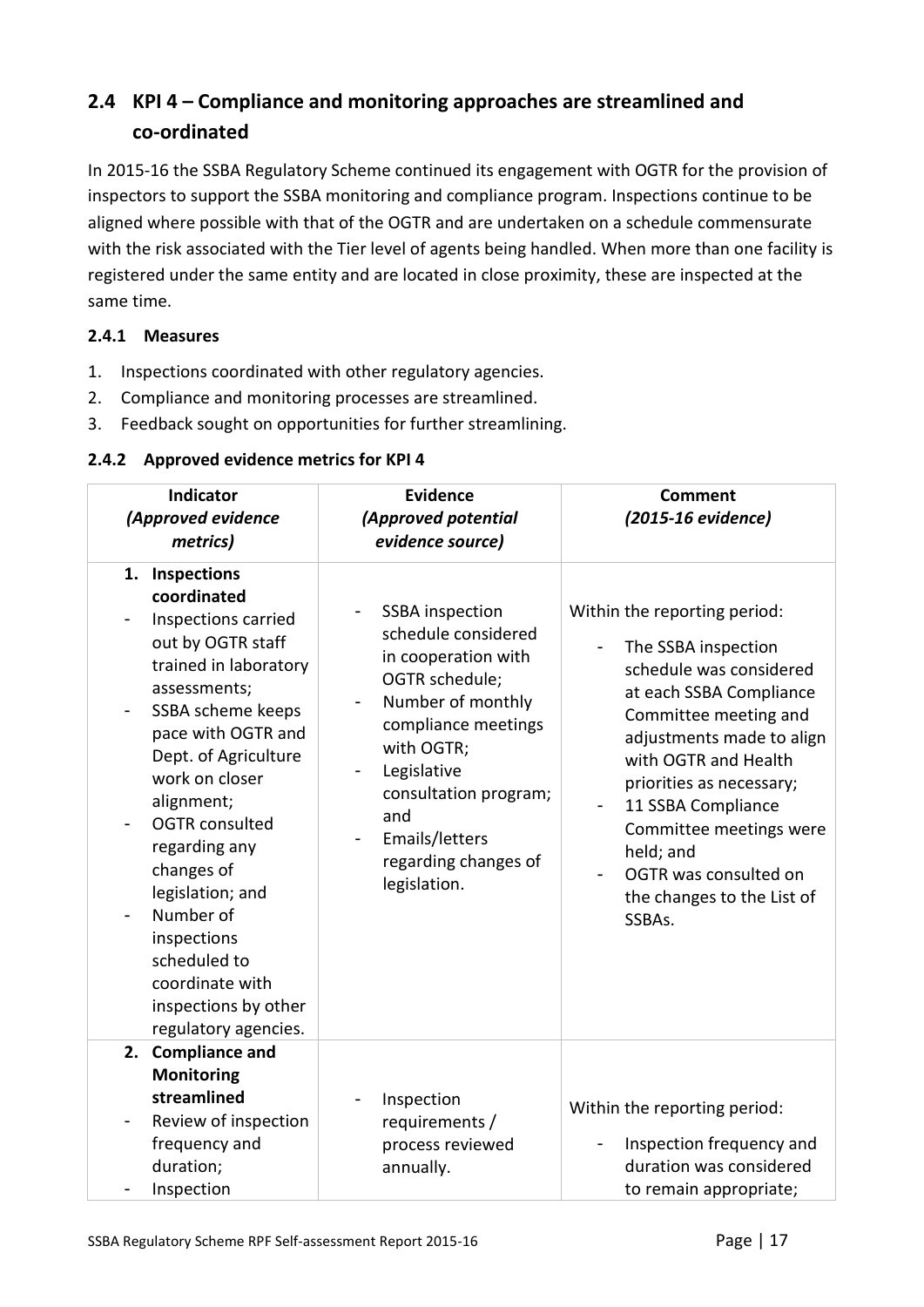| <b>Indicator</b><br>(Approved evidence<br>metrics)                                                                                                                                                                                                                                                             | <b>Evidence</b><br>(Approved potential<br>evidence source) | Comment<br>(2015-16 evidence)                                                                                                                                                                                                                                                                                                       |
|----------------------------------------------------------------------------------------------------------------------------------------------------------------------------------------------------------------------------------------------------------------------------------------------------------------|------------------------------------------------------------|-------------------------------------------------------------------------------------------------------------------------------------------------------------------------------------------------------------------------------------------------------------------------------------------------------------------------------------|
| frequency is risk<br>based;<br>All facilities at the<br>same location within<br>the one entity are<br>inspected at the<br>same time;<br><b>SSBA Standards</b><br>align with other<br>regulatory scheme<br>requirements as<br>much as possible<br>(for example, record<br>keeping for disposal<br>records etc). |                                                            | Where an entity has more<br>than one registered<br>facility within close<br>proximity, inspections<br>continued to be<br>undertaken at the same<br>time; and<br>The SSBA Standards<br>continue to align with<br>other Australian<br>regulatory scheme<br>requirements. A review of<br>the SSBA Standards is<br>planned for 2016-17. |
| 3. Feedback sought<br>Streamlining and<br>coordination<br>discussed with OGTR<br>/ Agriculture.                                                                                                                                                                                                                | Number/dates of<br>meetings at which this<br>is discussed. | Within the reporting period:<br>Streamlining of<br>inspections with the OGTR<br>continued and was<br>discussed at 11 SSBA<br><b>Compliance Committee</b><br>meetings.                                                                                                                                                               |

#### <span id="page-18-0"></span>**2.4.3 Other evidence to indicate compliance with KPI 4**

In June 2016, a new Service Level Agreement between the Office of Health Protection and the OGTR was signed for the purpose of provision of inspectors for the period 2016-19. The responsibilities of each party in relation to this arrangement were reviewed and agreed. The SSBA Regulatory Scheme continues to maintain a strong relationship with the Monitoring and Compliance Section within the OGTR to administer this essential element of the scheme.

#### <span id="page-18-1"></span>**2.4.4 Analysis of evidence presented**

Based on the evidence provided above, the SSBA Regulatory Scheme considers that the measures and indicators described under KPI 4 have been successfully addressed. The annual inspection plan was regularly reviewed and SSBA Compliance Committee meetings were held on 11 occasions during the reporting period and were well attended. Careful consideration continued to be given when scheduling inspections to ensure, where possible, that SSBA inspections coincide with those of the OGTR. Consideration was also given to arranging inspections for entities that are responsible for more than one facility at the same time. Overall, the SSBA Regulatory Scheme continued to review compliance and monitoring approaches to ensure that they remain streamlined and coordinated.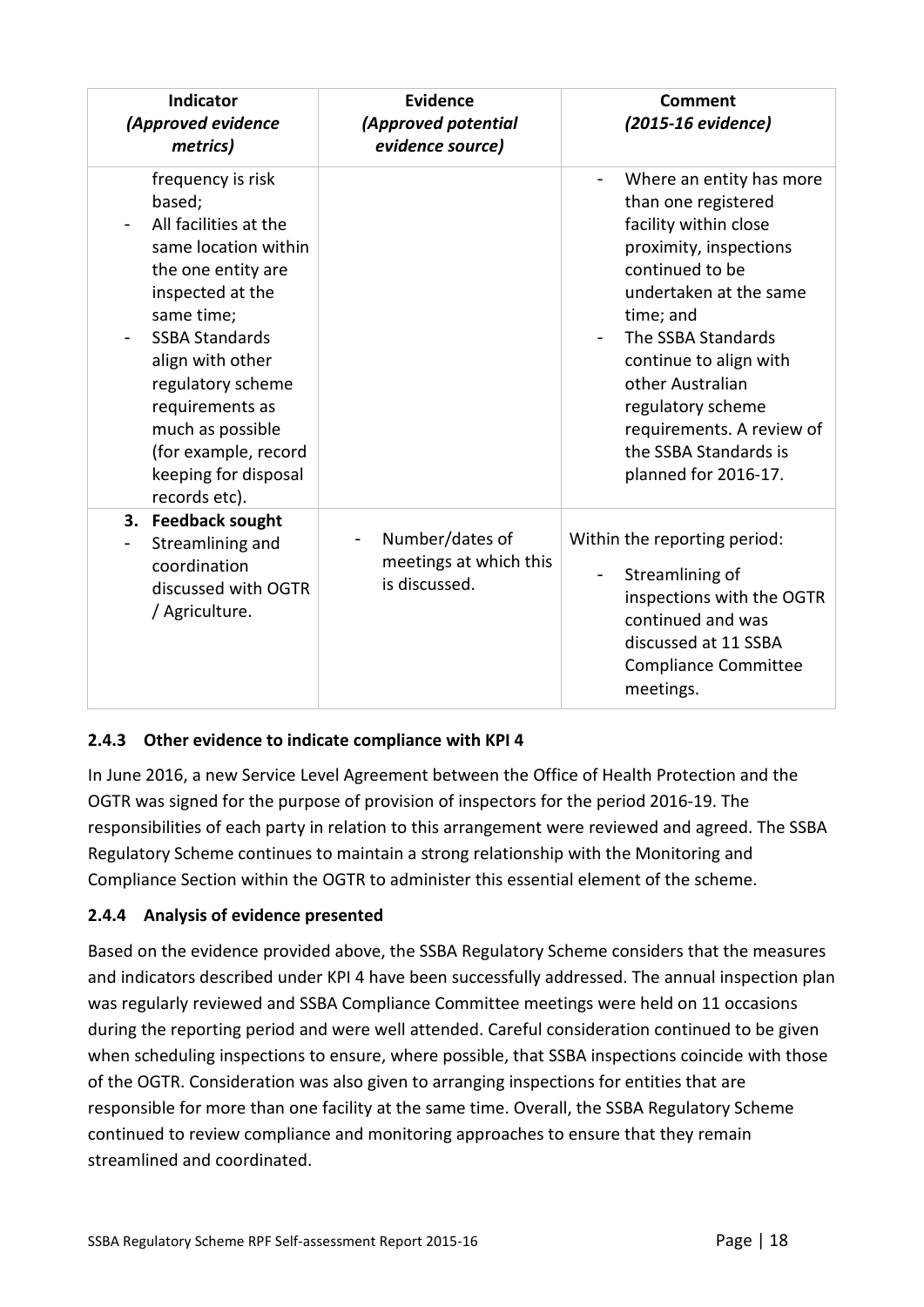#### <span id="page-19-0"></span>**2.4.5 Self-assessed rating of performance against KPI 4 – 2015-16**

| <b>Excellent</b>                                                      | <b>Very Good</b>                                                                                                                                  | Good                                                               | Fair                                                          | Poor                                                                 |
|-----------------------------------------------------------------------|---------------------------------------------------------------------------------------------------------------------------------------------------|--------------------------------------------------------------------|---------------------------------------------------------------|----------------------------------------------------------------------|
| Strong<br>performance<br>against all the<br>measures under<br>the KPI | Strong performance against<br>majority of the measures<br>under the KPI and no<br>evidence of negative/poor<br>performance against any<br>measure | Average<br>performance<br>against the<br>measures under<br>the KPI | Poor performance<br>against some<br>measures under<br>the KPI | Poor performance<br>against most of the<br>measures under<br>the KPI |

#### <span id="page-19-1"></span>**2.4.6 Actions for improving performance against KPI 4**

The SSBA Regulatory Scheme should continue to engage with other related regulatory bodies i.e. OGTR and Department of Agriculture and Water Resources to ensure that regulatory requirements do not over lap and create unnecessary burden on affected Entities. Monitoring and compliance programs should continue to be aligned where practical.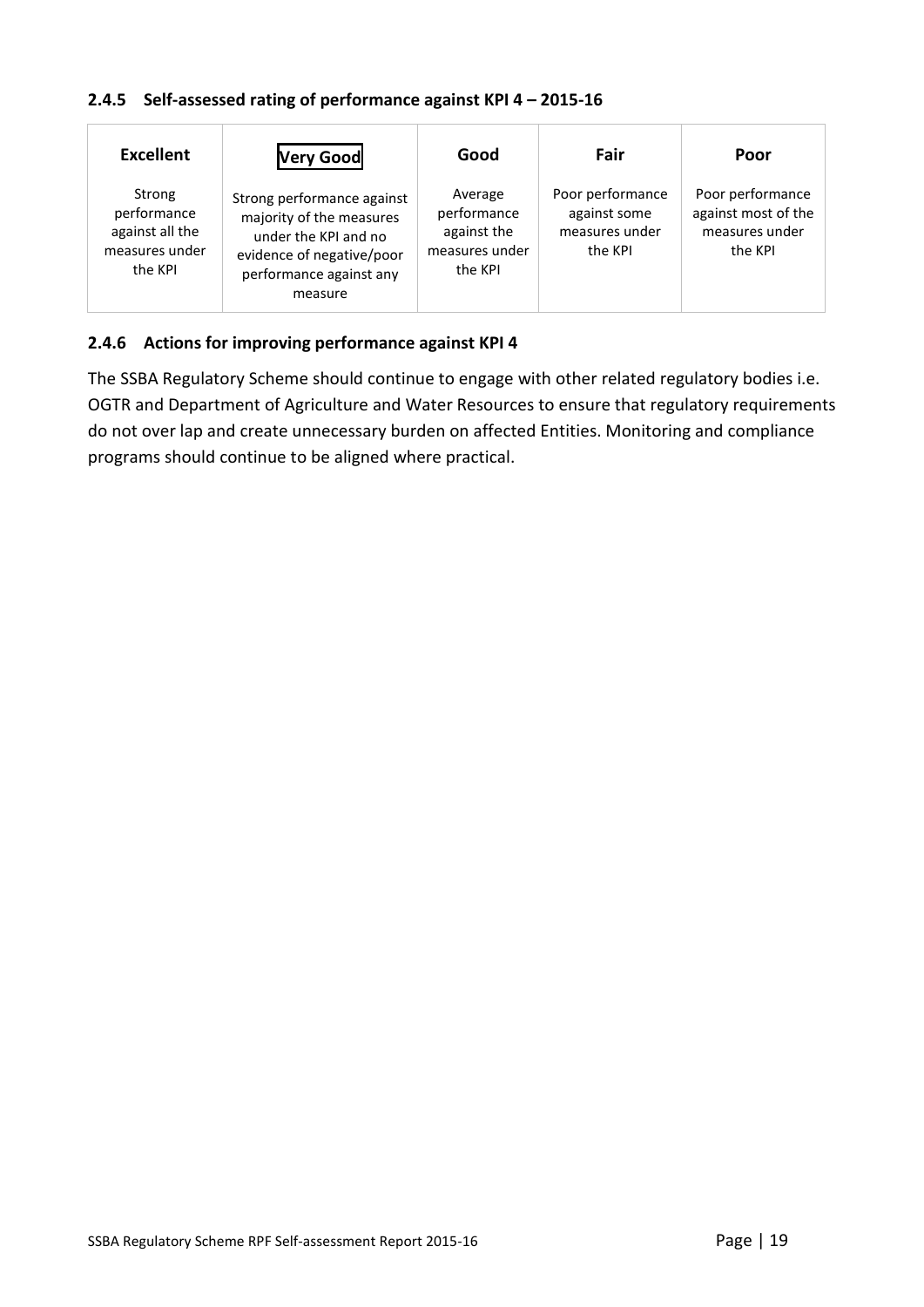# <span id="page-20-0"></span>**2.5 KPI 5 – Regulators are open and transparent in their dealings with regulated entities**

Over 2015-16, the SSBA Regulatory Scheme continued to be open and transparent in their dealings with regulated entities. Up to date guidance material was consistently available and a biannual newsletter was circulated. Consultation with the regulated community was undertaken regarding proposed changes to the List of SSBAs and following its amendment in March 2016 to remove two agents from the Tier 2 list, communication with affected stakeholders was undertaken to describe how this impacted upon reporting and registration requirements.

#### <span id="page-20-1"></span>**2.5.1 Measures**

- 1. Purpose of scheme, processes and use of data is clearly stated.
- 2. Consultation undertaken on changes to Scheme.
- 3. Opportunities are regularly available for the regulated community to ask questions and to provide feedback about the scheme.

| <b>Indicator</b><br>(Approved evidence metrics)                                                                                                                                                                                                                                                                                                                                                                                                                                                                                                       | <b>Evidence</b><br>(Approved potential<br>evidence source)                                                                                       | <b>Comment</b><br>(2015-16 evidence)                                                                                                                                                                                                            |
|-------------------------------------------------------------------------------------------------------------------------------------------------------------------------------------------------------------------------------------------------------------------------------------------------------------------------------------------------------------------------------------------------------------------------------------------------------------------------------------------------------------------------------------------------------|--------------------------------------------------------------------------------------------------------------------------------------------------|-------------------------------------------------------------------------------------------------------------------------------------------------------------------------------------------------------------------------------------------------|
| 1. Purpose, processes clearly<br>stated<br><b>Communication materials</b><br>available i.e. Factsheets,<br>guidelines, website.                                                                                                                                                                                                                                                                                                                                                                                                                       | Factsheets;<br>Guidelines;<br>Website; and<br>Emails.                                                                                            | Within the reporting<br>period:<br>Communication<br>material<br>remained<br>available and up<br>to date.                                                                                                                                        |
| 2. Consultation on changes<br>undertaken<br>Consultation with OGTR, PHLN,<br>ABLN, Australia New Zealand<br><b>Counter Terrorism Committee</b><br>Chemical Biological Radiological<br>Nuclear Security Subcommittee,<br><b>State and Territory</b><br>counterparts, Australian<br>Intelligence Community;<br>Newsletters;<br>۰<br>Consultation with government<br>$\overline{\phantom{a}}$<br>agencies (Dept of Ag etc); and<br>Consultation on changes with<br>$\overline{\phantom{a}}$<br>regulated community and other<br>interested stakeholders. | Number of<br>Compliance<br>Committee<br>meetings; and<br>Number of relevant<br>PHLN, ABLN<br>teleconferences<br>and/or face to face<br>meetings. | Within the reporting<br>period:<br>11 SSBA<br>Compliance<br>Committee<br>meetings were<br>held; and<br>Consultation<br>regarding<br>proposed changes<br>to the List of<br><b>SSBAs was</b><br>undertaken with<br>OGTR, PHLN,<br>ABLN, Australia |

#### <span id="page-20-2"></span>**2.5.2 Approved evidence metrics for KPI 5**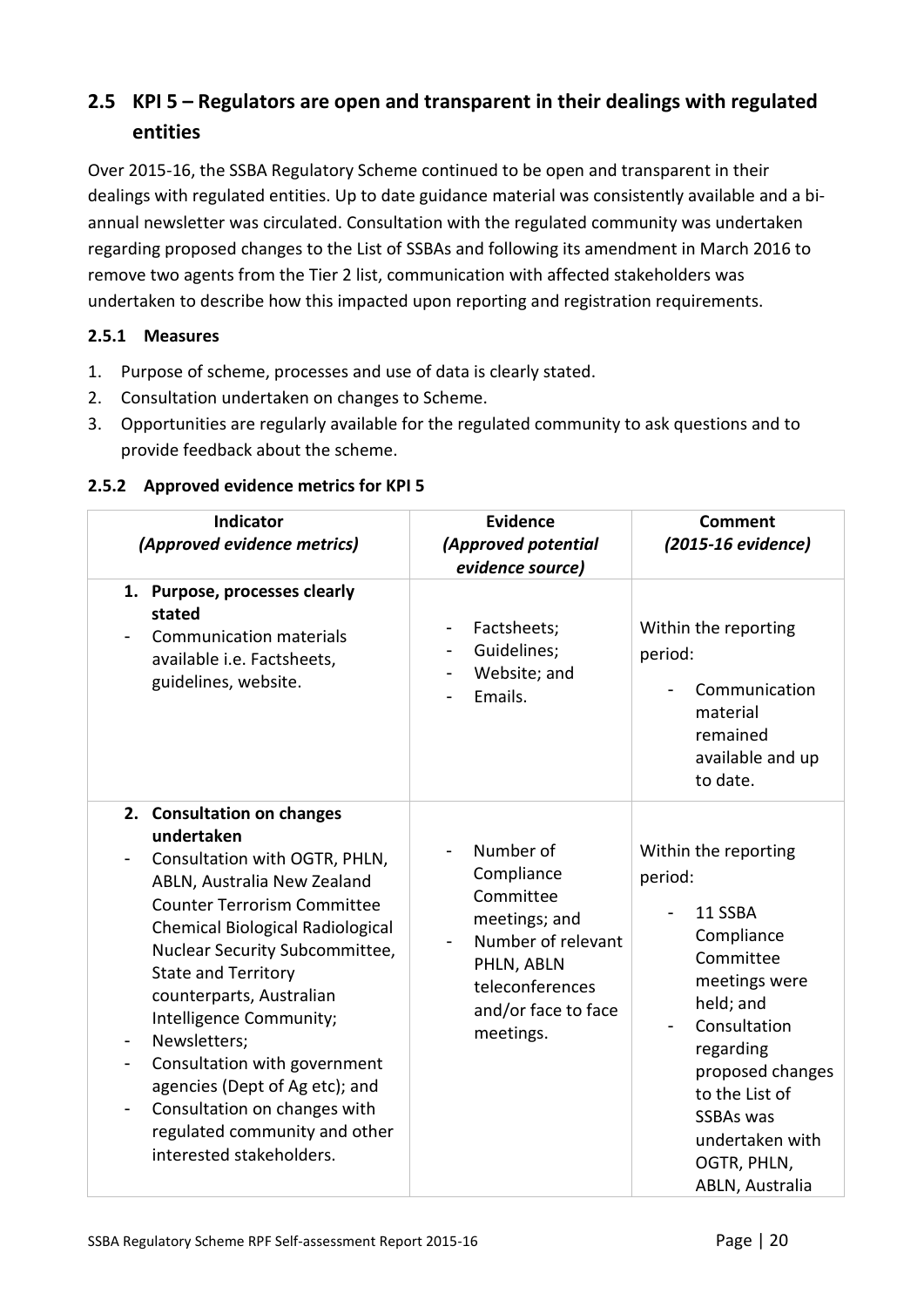| Indicator<br>(Approved evidence metrics)                                                                                                                                                                                                                                           | <b>Evidence</b><br>(Approved potential<br>evidence source)                                                                                                                                                                                                                                                                   | <b>Comment</b><br>(2015-16 evidence)                                                                                                                                                                                                                                                                                                                                                                                                                                                                                                                                                                  |
|------------------------------------------------------------------------------------------------------------------------------------------------------------------------------------------------------------------------------------------------------------------------------------|------------------------------------------------------------------------------------------------------------------------------------------------------------------------------------------------------------------------------------------------------------------------------------------------------------------------------|-------------------------------------------------------------------------------------------------------------------------------------------------------------------------------------------------------------------------------------------------------------------------------------------------------------------------------------------------------------------------------------------------------------------------------------------------------------------------------------------------------------------------------------------------------------------------------------------------------|
|                                                                                                                                                                                                                                                                                    |                                                                                                                                                                                                                                                                                                                              | New Zealand<br><b>Counter Terrorism</b><br>Committee,<br>relevant<br>intelligence<br>related<br>committees, the<br>regulated<br>community and<br>other relevant<br>Government<br>agencies.                                                                                                                                                                                                                                                                                                                                                                                                            |
| 3.<br><b>Opportunities for feedback</b><br>Options for seeking information<br>and providing feedback:<br>Correspondence<br>$\circ$<br>associated with reports<br>and inspections;<br>Email inbox;<br>$\circ$<br>Dedicated phone line;<br>$\circ$<br>and<br>Inspections.<br>$\circ$ | (Correspondence<br>associated with<br>reports and<br>inspections is<br>classified);<br>Availability of email<br>inbox and<br>dedicated phone<br>line $9:00am -$<br>5:00pm on<br>business days; and<br><b>National Incident</b><br>Room phone line<br>available 24/7 in<br>case of an<br>emergency or high<br>risk situation. | Within the reporting<br>period:<br>All<br>correspondence<br>templates were<br>reviewed to<br>ensure that<br>mechanisms for<br>the provision of<br>feedback were<br>described;<br>The SSBA email<br>inbox and phone<br>line were<br>monitored from<br>$9:00am - 5:00pm$<br>on business days;<br>The National<br><b>Incident Room</b><br>phone line was<br>available 24/7 for<br>emergency use;<br><b>SSBA</b> inspections<br>provided another<br>mechanism by<br>which facilities<br>could provide<br>feedback.<br><b>Questions raised</b><br>were responded<br>to by inspectors<br>or the SSBA policy |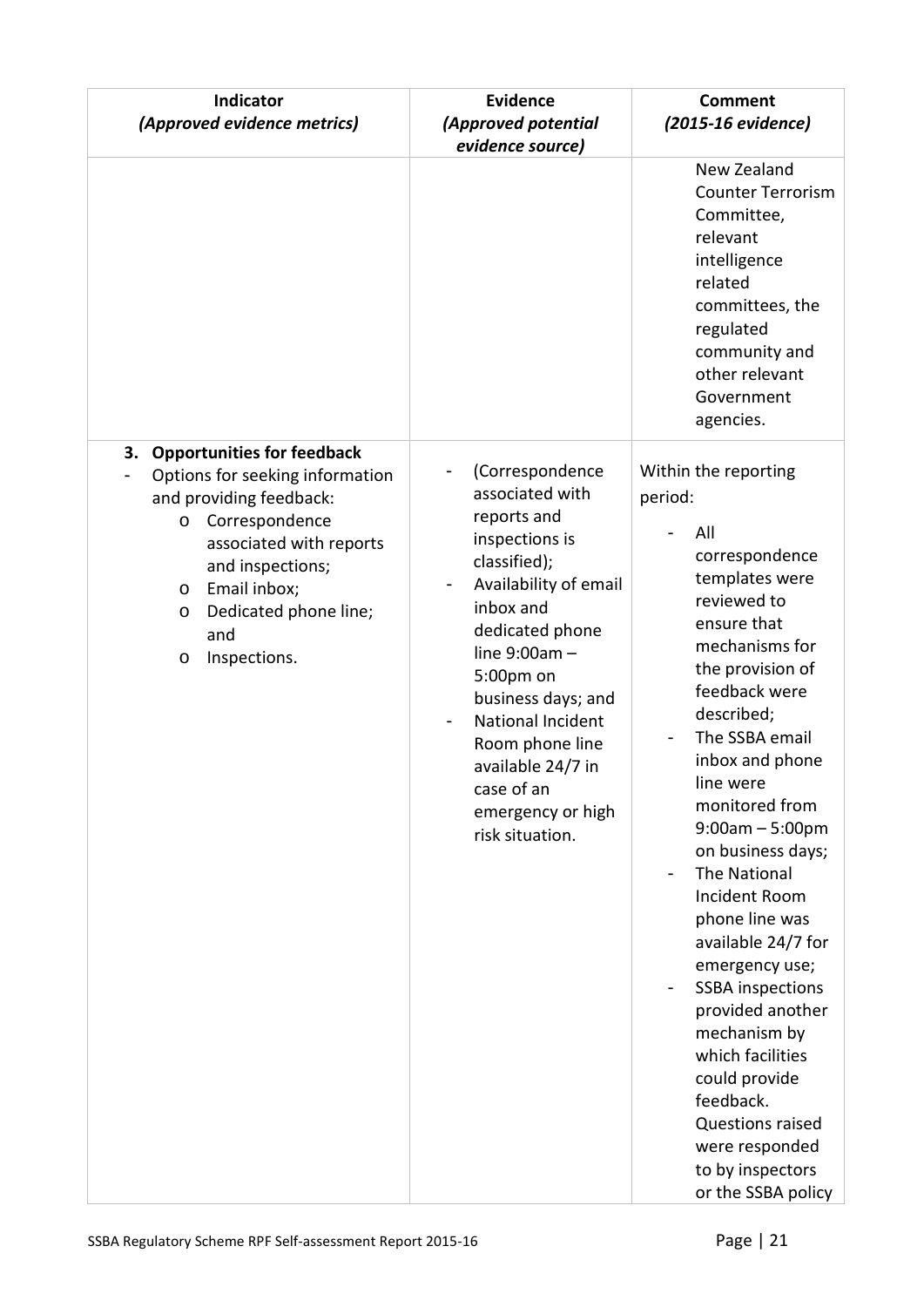| <b>Indicator</b><br>(Approved evidence metrics) | Evidence<br>(Approved potential<br>evidence source) | Comment<br>(2015-16 evidence)        |
|-------------------------------------------------|-----------------------------------------------------|--------------------------------------|
|                                                 |                                                     | team efficiently<br>and effectively. |

#### <span id="page-22-0"></span>**2.5.3 Other evidence to indicate compliance with KPI 5**

Over the 2015-16 reporting period, the SSBA Regulatory Scheme continued to monitor existing communication mechanisms and platforms to ensure that they remained appropriate for the delivery of information to affected stakeholders. Members of both the SSBA Regulatory Scheme policy team and the SSBA inspection team remained available on all business days to respond to stakeholder questions and concerns, of which there were relatively few. A high level of compliance among the regulated community continued through 2015-16 which demonstrates that the open and transparent communication strategies employed remain effective and continue to meet the needs of affected stakeholders.

#### <span id="page-22-1"></span>**2.5.4 Analysis of evidence presented**

Based on the evidence provided above, the SSBA Regulatory Scheme considers that the measures and indicators described under KPI 5 have been successfully addressed. The purpose and related processes of the SSBA Regulatory Scheme remained clearly stated, consultation with regard to changes made were undertaken widely, and responses received were considered efficiently and opportunities for the provision feedback were expanded. Both formal and informal feedback was considered and responded to appropriately and efficiently.

#### <span id="page-22-2"></span>**2.5.5 Self-assessed rating of performance against KPI 5 – 2015-16**

| <b>Excellent</b>                                                      | <b>Very Good</b>                                                                                                                               | Good                                                               | Fair                                                             | Poor                                                                 |
|-----------------------------------------------------------------------|------------------------------------------------------------------------------------------------------------------------------------------------|--------------------------------------------------------------------|------------------------------------------------------------------|----------------------------------------------------------------------|
| Strong<br>performance<br>against all the<br>measures under<br>the KPI | Strong performance against<br>majority of the measures under<br>the KPI and no evidence of<br>negative/poor performance<br>against any measure | Average<br>performance<br>against the<br>measures<br>under the KPI | Poor<br>performance<br>against some<br>measures under<br>the KPI | Poor performance<br>against most of<br>the measures<br>under the KPI |

#### <span id="page-22-3"></span>**2.5.6 Actions for improving performance against KPI 5**

The SSBA Regulatory Scheme considers that it is as open and transparent in its dealings with entities as possible within the current National security environment. Regulated entities are encouraged to provide feedback to the SSBA Regulatory Scheme if any concerns with regard to the transparency of the scheme are raised so that they can be addressed as efficiently as possible.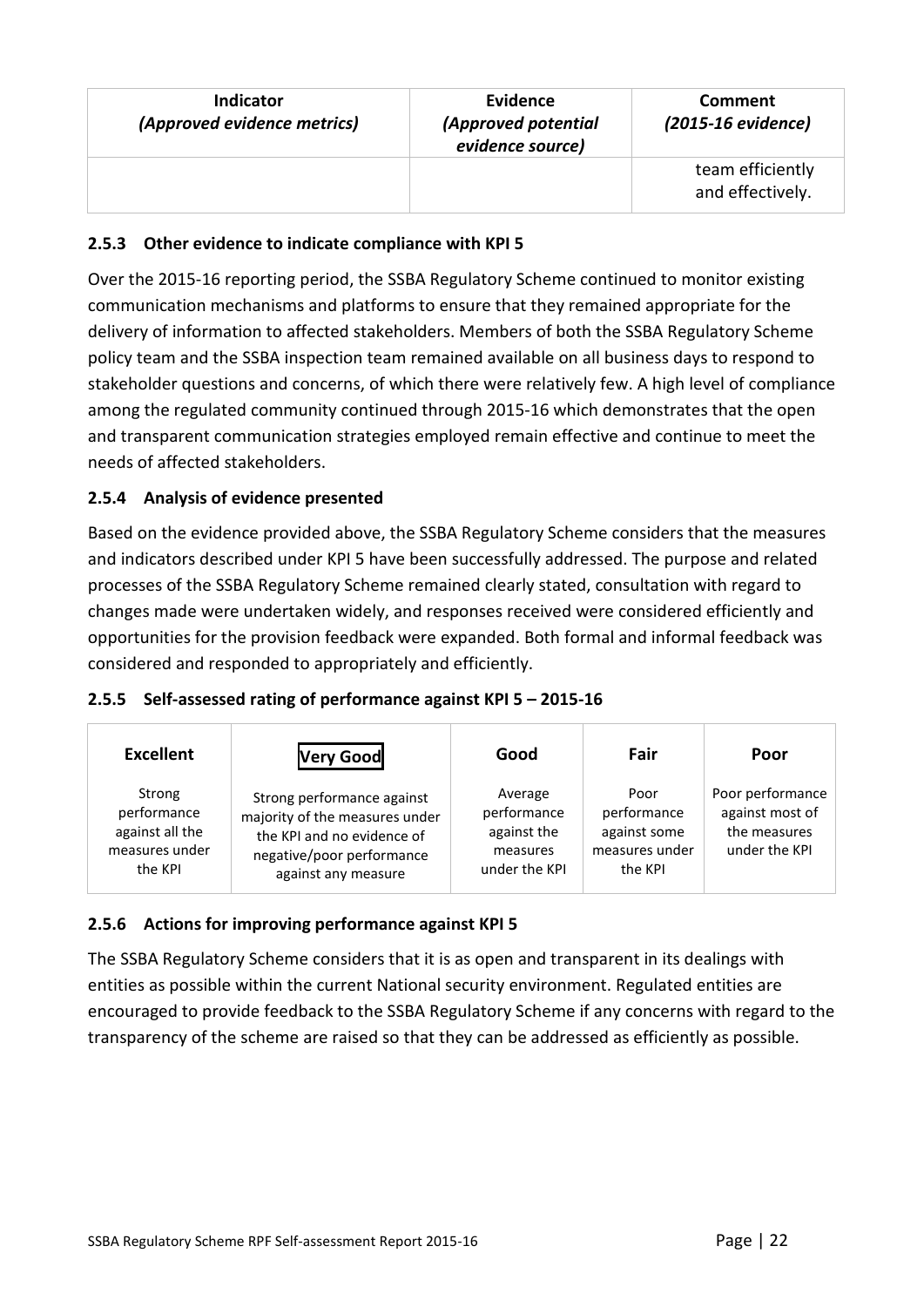# <span id="page-23-0"></span>**2.6 KPI 6 – Regulators actively contribute to the continuous improvement of regulatory frameworks**

Over 2015-16 no changes were required to be made to the *National Health Security Act 2007* (NHS Act), the *National Health Security Regulations 2008* or the SSBA Standards. A review of the List of SSBAs was undertaken and it was subsequently amended. The SSBA Regulatory Scheme maintained a continual watch of regulatory schemes being implemented in comparable countries. Stakeholder feedback was monitored where it pertained to potential amendment to the NHS Act or subordinate legislation and guidance documents.

#### <span id="page-23-1"></span>**2.6.1 Measures**

- 1. Regular review of legislation, regulations and standards.
- 2. Feedback sought to enable continuous improvement.

#### <span id="page-23-2"></span>**2.6.2 Approved evidence metrics for KPI 6**

| Indicator<br>(Approved evidence metrics)                                                                                                                                                                                                                                                                                                                                                                                                                                                                                                               | <b>Evidence</b><br>(Approved potential<br>evidence source)                                                                                                                                                                                                                                                                                           | <b>Comment</b><br>(2015-16 evidence)                                                                                                                                                                                                                                                                                                                                                                                                                                                                                                                                                                                               |
|--------------------------------------------------------------------------------------------------------------------------------------------------------------------------------------------------------------------------------------------------------------------------------------------------------------------------------------------------------------------------------------------------------------------------------------------------------------------------------------------------------------------------------------------------------|------------------------------------------------------------------------------------------------------------------------------------------------------------------------------------------------------------------------------------------------------------------------------------------------------------------------------------------------------|------------------------------------------------------------------------------------------------------------------------------------------------------------------------------------------------------------------------------------------------------------------------------------------------------------------------------------------------------------------------------------------------------------------------------------------------------------------------------------------------------------------------------------------------------------------------------------------------------------------------------------|
| <b>Regular review of</b><br>1.<br>legislation, regulations<br>and standards<br>Review of legislation,<br>-<br>regulations and<br>Standards;<br>Non-compliance trends<br>analysed and<br>considered;<br>Stakeholder feedback<br>$\qquad \qquad \blacksquare$<br>collected;<br>Broad assessment of<br>lessons observed in the<br>regulatory schemes of<br>comparable countries;<br>Mention of the scheme<br>internationally as a<br>model or to<br>demonstrate good<br>practice; and<br>Support the<br>-<br>development of other<br>legislative schemes. | Copies of<br>amendments to<br>legislation,<br>regulations or<br>standards;<br>Articles on<br>comparable<br>schemes;<br>International<br>articles, documents<br>referring positively<br>to the scheme;<br>Copies of<br>stakeholder<br>feedback (if not<br>classified); and<br>Comments/input<br>provided into the<br>development of<br>other schemes. | Within the reporting period:<br>Apart from amendment<br>to the List of SSBAs, no<br>changes to SSBA<br>legislation were<br>required;<br>Non-compliance trends<br>continued to be<br>reviewed and general<br>advice / education with<br>regard to this was<br>provided through the bi-<br>annual newsletter;<br>Feedback from<br>stakeholders was<br>considered and added to<br>a matrix of issues, if<br>deemed necessary;<br>Relevant Fact Sheets and<br>Guidelines were<br>amended where<br>necessary to capture<br>changes to the List of<br>SSBAs;<br>A watching brief over<br>international legislation<br>was continued; and |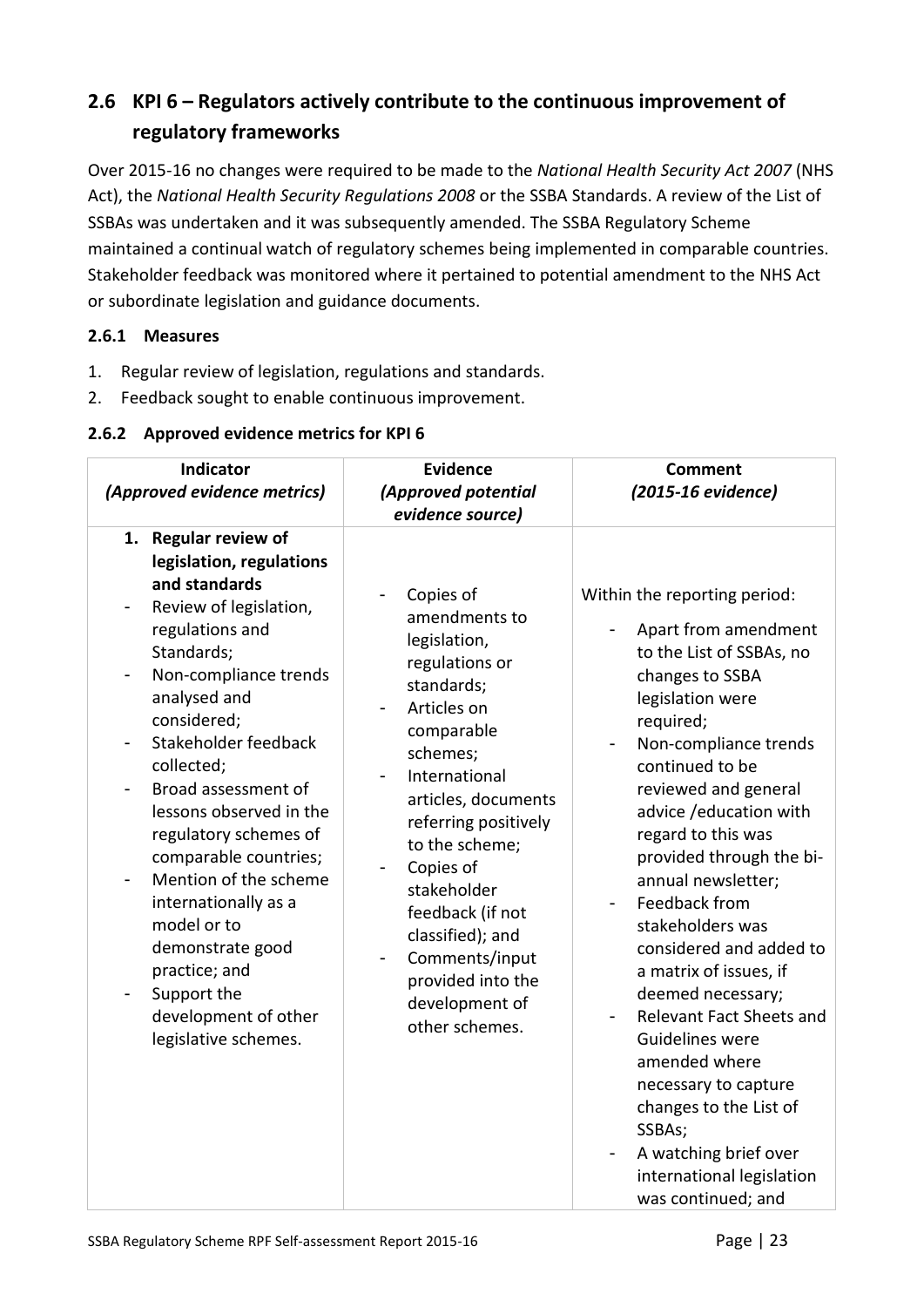| <b>Indicator</b><br>(Approved evidence metrics)                                                                                                                                                                                                                      | Evidence<br>(Approved potential<br>evidence source)                                                                   | Comment<br>(2015-16 evidence)                                                                                                                                                       |
|----------------------------------------------------------------------------------------------------------------------------------------------------------------------------------------------------------------------------------------------------------------------|-----------------------------------------------------------------------------------------------------------------------|-------------------------------------------------------------------------------------------------------------------------------------------------------------------------------------|
|                                                                                                                                                                                                                                                                      |                                                                                                                       | The SSBA Regulatory<br>-<br>Scheme remained open<br>to the provision of<br>advice relating to the<br>development of other<br>schemes.                                               |
| 2. Feedback<br>opportunities<br>Email inbox / phone<br>line / website<br>/correspondence<br>comments monitored<br>for issues, potential for<br>improvement; and<br>Inspectors explore<br>reasons for non-<br>compliance (with a<br>view to addressing the<br>cause). | Email inbox,<br>dedicated telephone<br>line available; and<br>Comment on<br>website/forms<br>encouraging<br>feedback. | Within the reporting period:<br>Feedback from the<br>regulated community<br>was encouraged through<br>the SSBA inbox, phone<br>line and all<br>correspondence with<br>stakeholders. |

#### <span id="page-24-0"></span>**2.6.3 Other evidence to indicate compliance with KPI 6**

During 2015-16, the SSBA Regulatory Scheme maintained a strong relationship with the OGTR for provision of the SSBA monitoring and compliance program. Regular engagement between these two groups continued to occur, with 11 formal compliance committee meetings held. This regular forum encourages discussion around continuous improvement of the SSBA regulatory framework and of alignment between the operational aspects of the two inspection programs.

#### <span id="page-24-1"></span>**2.6.4 Analysis of evidence presented**

Based on the evidence provided above, the SSBA Regulatory Scheme considers that the measures and indicators described under KPI 6 have been successfully addressed. Non-compliance trends continued to be reviewed and consideration was given as to whether supporting materials / platforms required subsequent amendment. A number of articles were provided in the bi-annual newsletter to provide general guidance on compliance issues. While no legislative changes were necessary, amendments to relevant SSBA Fact Sheets and Guidelines were undertaken following changes to the List of SSBAs. A watching brief over related international schemes continued and the SSBA Regulatory Scheme remained available to provide advice if sought from other countries that are developing similar schemes.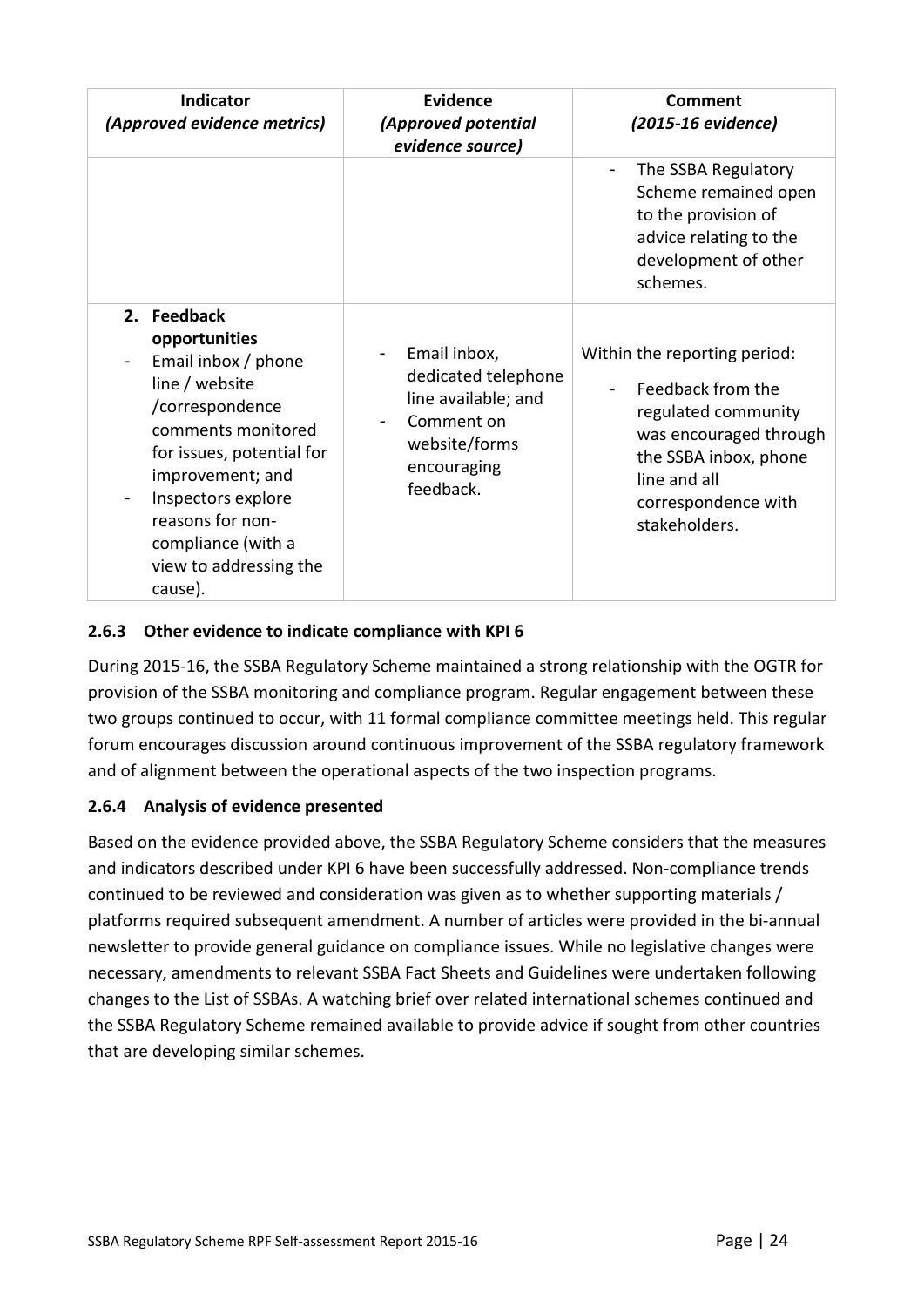#### <span id="page-25-0"></span>**2.6.5 Self-assessed rating of performance against KPI 6 – 2015-16**

| <b>Excellent</b>                                                      | <b>Very Good</b>                                                                                                                                     | Good                                                               | Fair                                                          | Poor                                                                 |
|-----------------------------------------------------------------------|------------------------------------------------------------------------------------------------------------------------------------------------------|--------------------------------------------------------------------|---------------------------------------------------------------|----------------------------------------------------------------------|
| Strong<br>performance<br>against all the<br>measures under<br>the KPI | Strong performance<br>against majority of the<br>measures under the<br>KPI and no evidence of<br>negative/poor<br>performance against<br>any measure | Average<br>performance<br>against the<br>measures under<br>the KPI | Poor performance<br>against some<br>measures under the<br>KPI | Poor performance<br>against most of the<br>measures under<br>the KPI |

#### <span id="page-25-1"></span>**2.6.6 Actions for improving performance against KPI 6**

The SSBA Regulatory Scheme considers that where possible, it actively contributes to the continuous improvement of the regulatory framework within which it operates and by which it is governed, as well as to related regulatory frameworks. Feedback is encouraged from affected stakeholders, whose perspective is critical to understanding the impacts of regulatory burden including that which may be unintended.